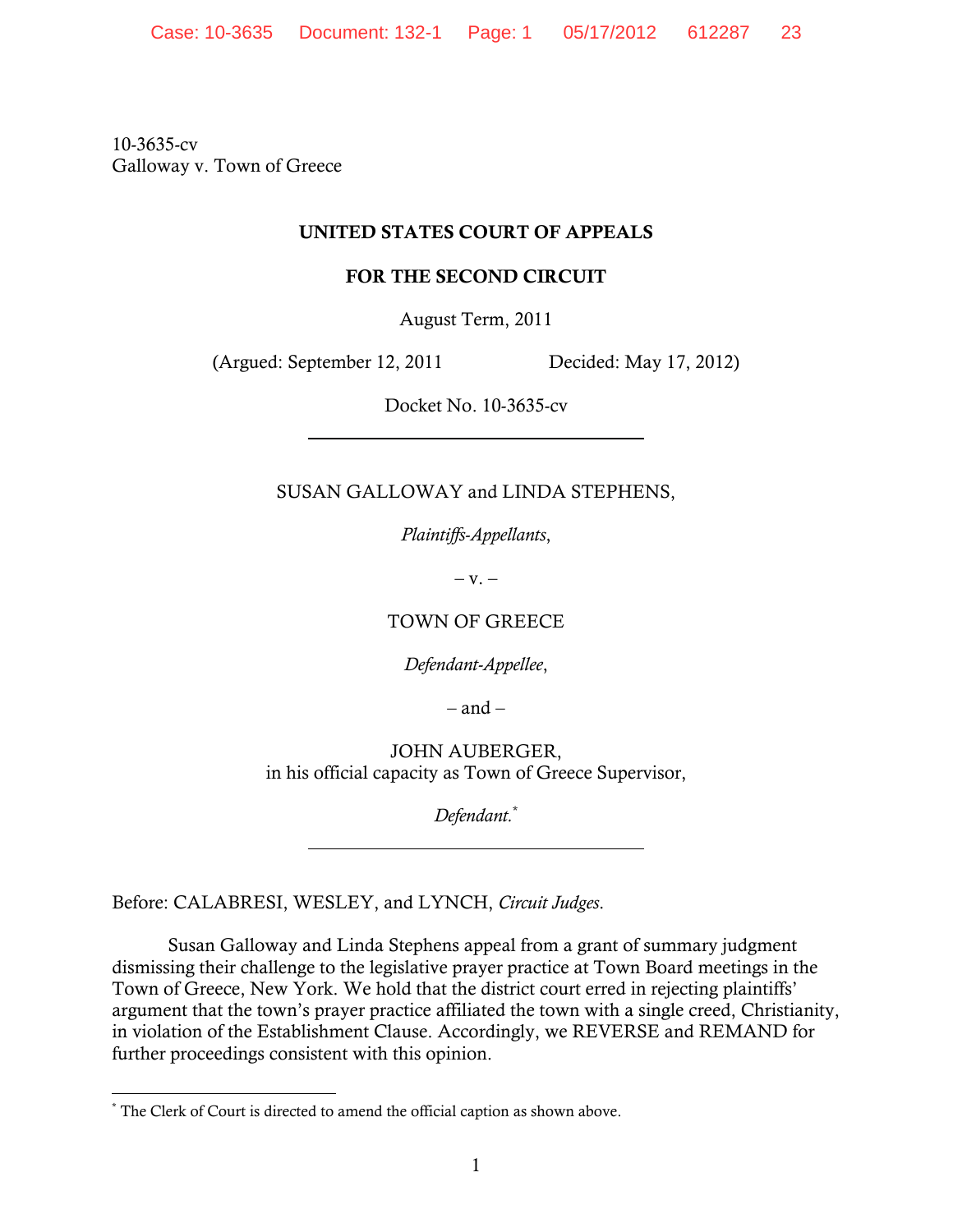AYESHA N. KHAN (Robert Shapiro, *on the brief*), Americans United for Separation of Church and State, Washington D.C., *for Plaintiffs-Appellants*.

JOEL OSTER, Alliance Defense Fund (Kevin Theriot, Alliance Defense Fund, and Laurence D. Behr, Barth Sullivan Behr, *on the brief*), Leawood, Kan., *for Defendants-Appellees*.

Roy S. Moore, Benjamin D. DuPré, and John A. Eidsmoe, Foundation for Moral Law, Montgomery, Ala., *for Amici Curiae Foundation for Moral Law in support of Defendants-Appellees*.

Jeffrey C. Mateer, Hiram S. Sasser, III, and Justin E. Butterfield, Liberty Institute, Plano, Tex., *for Amicus Curiae Liberty Institute in support of Defendants-Appellees.*

Steven W. Fitschen and Douglas E. Meyers, The National Legal Foundation, Virginia Beach, Va., *for Amicus Curiae WallBuilders Inc. in support of Defendants-Appellees*.

### CALABRESI, *Circuit Judge*:

Since 1999, the Town of Greece, New York, has begun its Town Board meetings with a short prayer. In 2008, town residents Susan Galloway and Linda Stephens brought suit against the town and Town Supervisor John Auberger in the United States District Court for the Western District of New York, asserting that aspects of this prayer practice violated the Establishment Clause. The district court (Charles J. Siragusa, *J.*) granted the defendants' motion for summary judgment, and the plaintiffs appeal. We hold that, on this record, the district court erred in rejecting the plaintiffs' argument that the prayer practice impermissibly affiliated the town with a single creed, Christianity. Accordingly, we REVERSE and REMAND for further proceedings consistent with this opinion.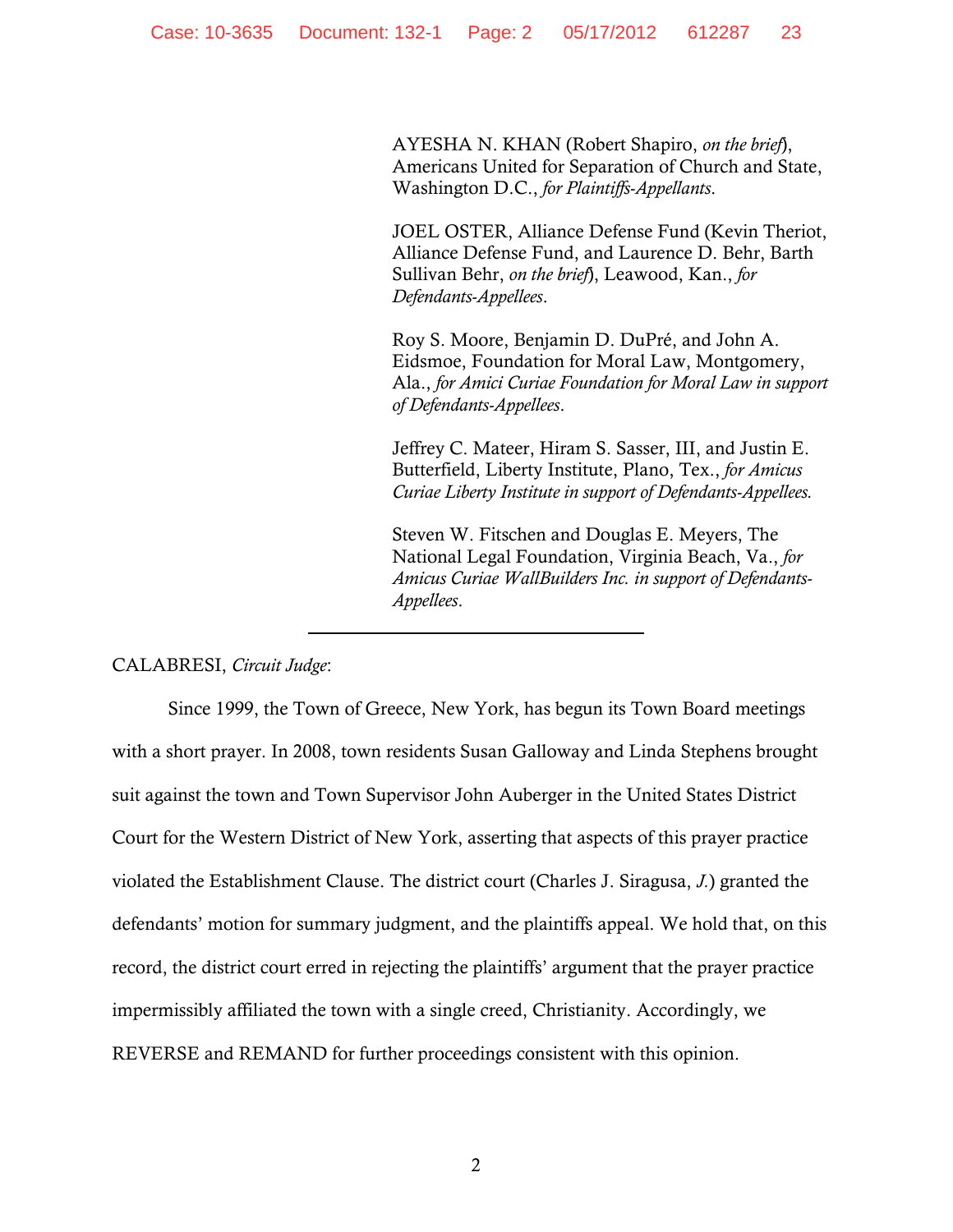### I. BACKGROUND

For the most part, the facts at issue are not disputed. The parties dispute how to characterize the facts, but they agree, in nearly every regard, as to the facts themselves.

The Town of Greece is a municipal corporation located in Monroe County, New York, just outside the city of Rochester. As of the 2000 census, the town had roughly 94,000 residents. An elected, five-member Town Board governs the town and conducts official business at monthly public meetings. At these meetings, the Board votes on proposed ordinances, conducts public hearings, bestows citizenship awards, swears in new town employees, and the like. Residents and town employees attend Town Board meetings to monitor and participate in these aspects of town governance. At times, children are among the residents attending town meetings; members of Boy Scout troops and other student groups have led the Pledge of Allegiance, and high school students may fulfill a statemandated civics requirement necessary for graduation by going to Board meetings.

Before 1999, Town Board meetings began with a moment of silence. That year, at Auberger's direction, the town began inviting local clergy to offer an opening prayer. Typically, Auberger has called each meeting to order, the Town Clerk has called the roll of Board members, and Auberger has then asked the audience to rise for the Pledge of Allegiance. After the audience has been seated following the Pledge, Auberger has introduced the month's prayer-giver, who has delivered the prayer over the Board's public address system. Prayer-givers have often asked members of the audience to participate by bowing their heads, standing, or joining in the prayer. After the prayer's conclusion, Auberger has typically thanked prayer-givers for being the town's "chaplain of the month,"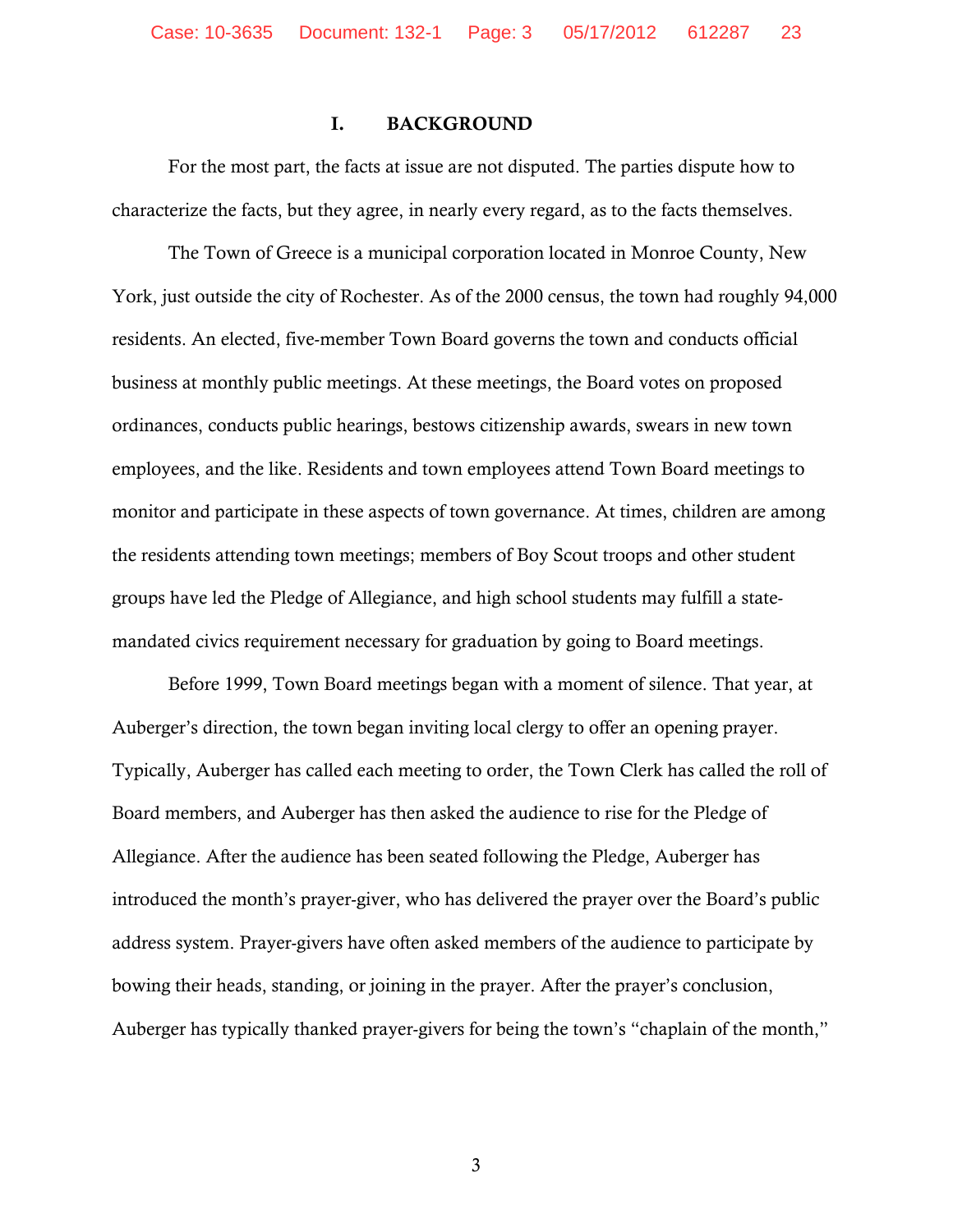at times also presenting them with a plaque. The town has consistently listed the prayer in each meeting's official minutes.

Between 1999 and June 2010, when the record in this litigation closed, the town did not adopt any formal policy regarding (a) the process for inviting prayer-givers, (b) the permissible content of prayers, or (c) any other aspect of its prayer practice. The town claims that anyone may request to give an invocation, including adherents of any religion, atheists, and the nonreligious, and that it has never rejected such a request. The town also asserts that it does not review the language of prayers before they are delivered, and that it would not censor an invocation, no matter how unusual or offensive its content. When Galloway and Stephens complained about the town's prayer practice in 2007, the town explained the above-mentioned practices. The town acknowledges, however, that it has not publicized to town residents that anyone may volunteer to deliver prayers or that any type of invocation would be permissible.

In practice, Christian clergy members have delivered nearly all of the prayers relevant to this litigation, and have done so at the town's invitation. From 1999 through 2007, every prayer-giver who gave the invocation met this description. In 2008, after Galloway and Stephens had begun complaining to the town about its prayer practice, non-Christians delivered the prayer at four of the twelve Town Board meetings. A Wiccan priestess and the chairman of the local Baha'i congregation each delivered one of these prayers, and a lay Jewish man delivered the remaining two. The town invited the Wiccan priestess and the lay Jewish man after they inquired about delivering prayers; it appears that the town invited the Baha'i chairman without receiving such an inquiry. However, between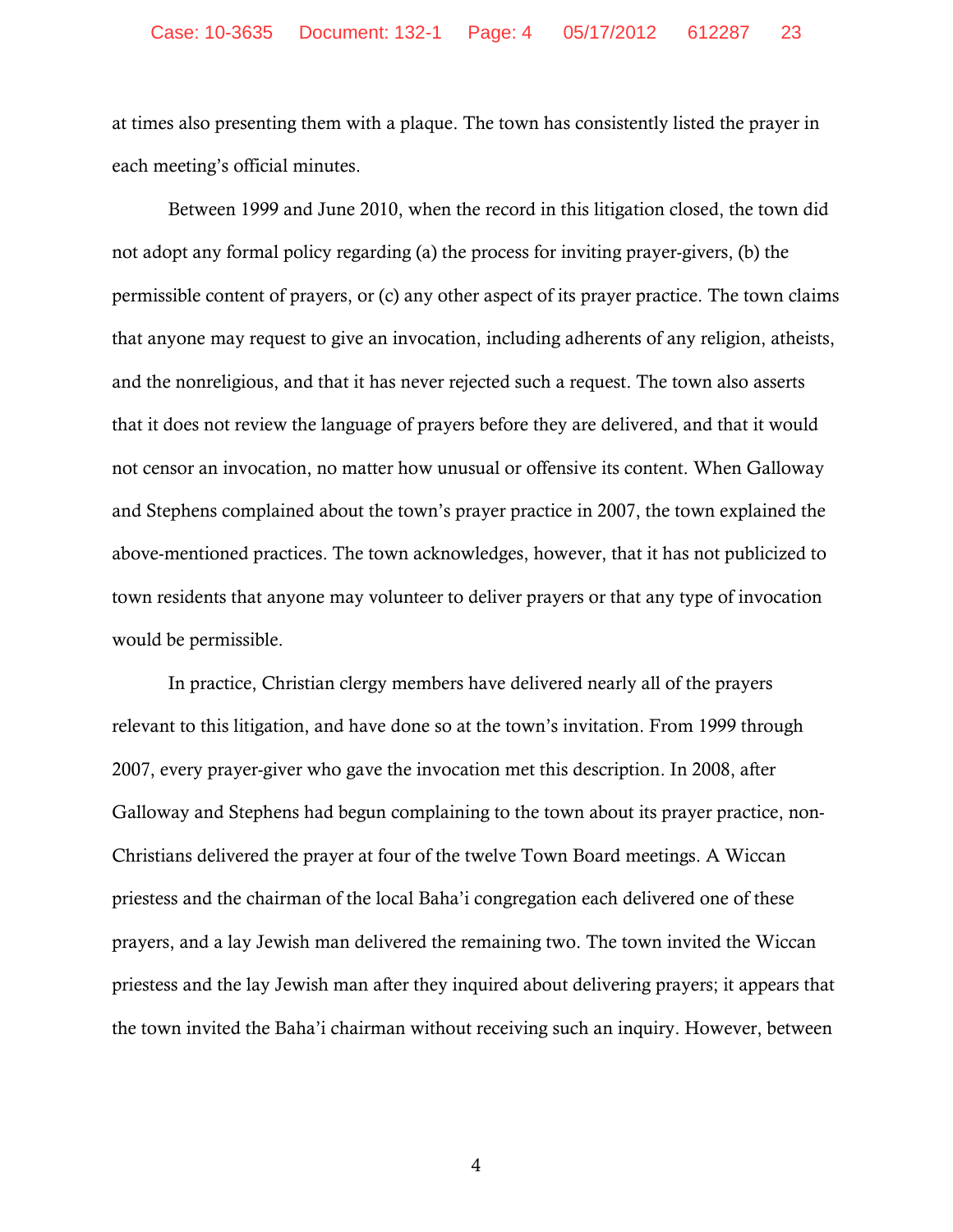January 2009 and June 2010, when the record closed, all the prayer-givers were once again invited Christian clergy.

Although the town did not adopt, prior to June 2010, a formal policy concerning the selection of prayer-givers, it developed a more or less standard procedure. Three successive employees at the town's Office of Constituent Services had responsibility for inviting clergy to deliver prayers. The employee first charged with this task initially solicited clergy by telephoning, at various times, all the religious organizations listed in the town's Community Guide, a publication of the Greece Chamber of Commerce. Thereafter, this employee, Linda Sofia, compiled a "Town Board Chaplain" list containing the names of individuals who had accepted invitations to give prayers. Sofia and the two employees who succeeded her in this role testified that they worked their way down the list, calling clergy about a week before each Town Board meeting until they found someone willing to give the prayer. They also testified that they updated the list periodically based on requests from community members and on new listings in the Community Guide and a local newspaper, the *Greece Post*.

Until 2008, the "Town Board Chaplain" list contained only Christian organizations and clergy. Religious congregations in the town are primarily Christian. Galloway and Stephens have both lived in or near Greece for more than thirty years, and both testified that they were unaware of any non-Christian places of worship in the town. In the district court, the plaintiffs introduced a map indicating the presence of a Buddhist temple in the town as well as several Jewish synagogues located just outside the town. There is no indication, however, that these organizations were listed in the Community Guide or the *Greece Post*. The map illustrated, moreover, that almost all of the organizations on the town's prayer list,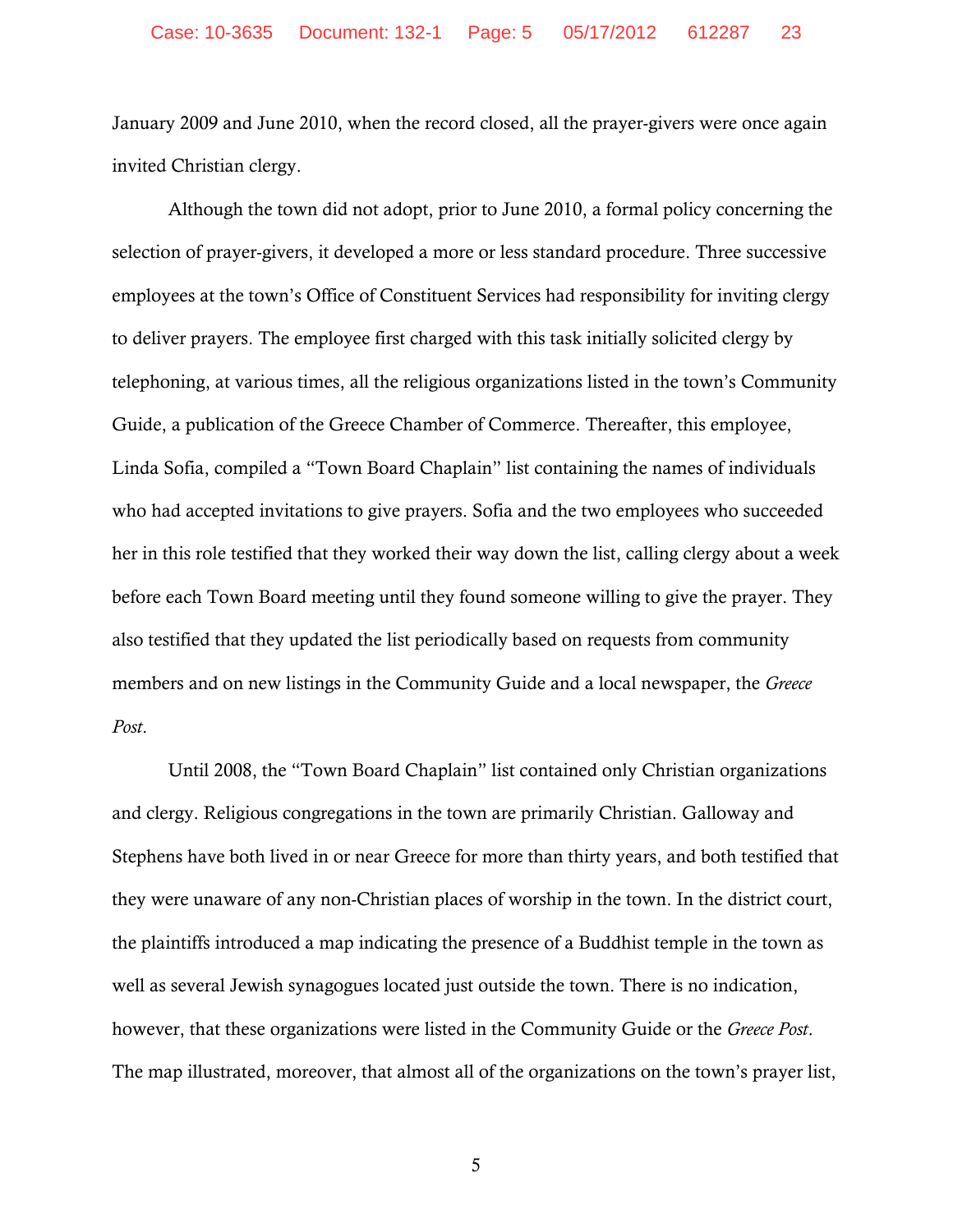unlike the synagogues, were located within the town limits. In 2008, the town added to the list the Wiccan priestess, the lay Jewish man, and the Baha'i congregation leader mentioned above.

In all, there were roughly 130 different invocations between 1999 and June 2010, of which more than 120 are contained within the record.<sup>1</sup> The invocations in the record typically gave thanks for aspects of the life of the town and requested assistance with the ongoing project of town governance. After being introduced, prayer-givers tended to begin with some variant of "let us pray," and then to speak about the matters for which "we" pray, ostensibly on behalf of the audience or the town more broadly. Members of the audience and the Board have bowed their heads, stood, and participated in the prayers by saying "Amen." On a few occasions, some members of the Town Board have made the sign of the cross.

A substantial majority of the prayers in the record contained uniquely Christian language. Roughly two-thirds contained references to "Jesus Christ," "Jesus," "Your Son," or the "Holy Spirit." Within this subset, almost all concluded with a statement that the prayer had been given in Jesus Christ's name. Typically, prayer-givers stated something like, "In Jesus's name we pray," or "We ask this in Christ's name." Some prayer-givers elaborated further, describing Christ as "our Savior," "God's only son," "the Lord," or part of the Holy Trinity. One prayer, for example, was given "in the name of the Lord and Savior Jesus Christ, who lives with you and the Holy Spirit, one God for ever and ever."

 $1$  Galloway and Stephens assert that between 1999 and June 2010, at least 132 spoken prayers were delivered at Board meetings. They have identified 135 Board meetings during this period, but claim that there is no evidence regarding the delivery or content of prayers at three of the meetings. Galloway and Stephens also assert that transcripts of 124 of these 132 prayers are available in the record. The town does not dispute these figures. We, however, have only been able to identify transcripts of 121 prayers in the record.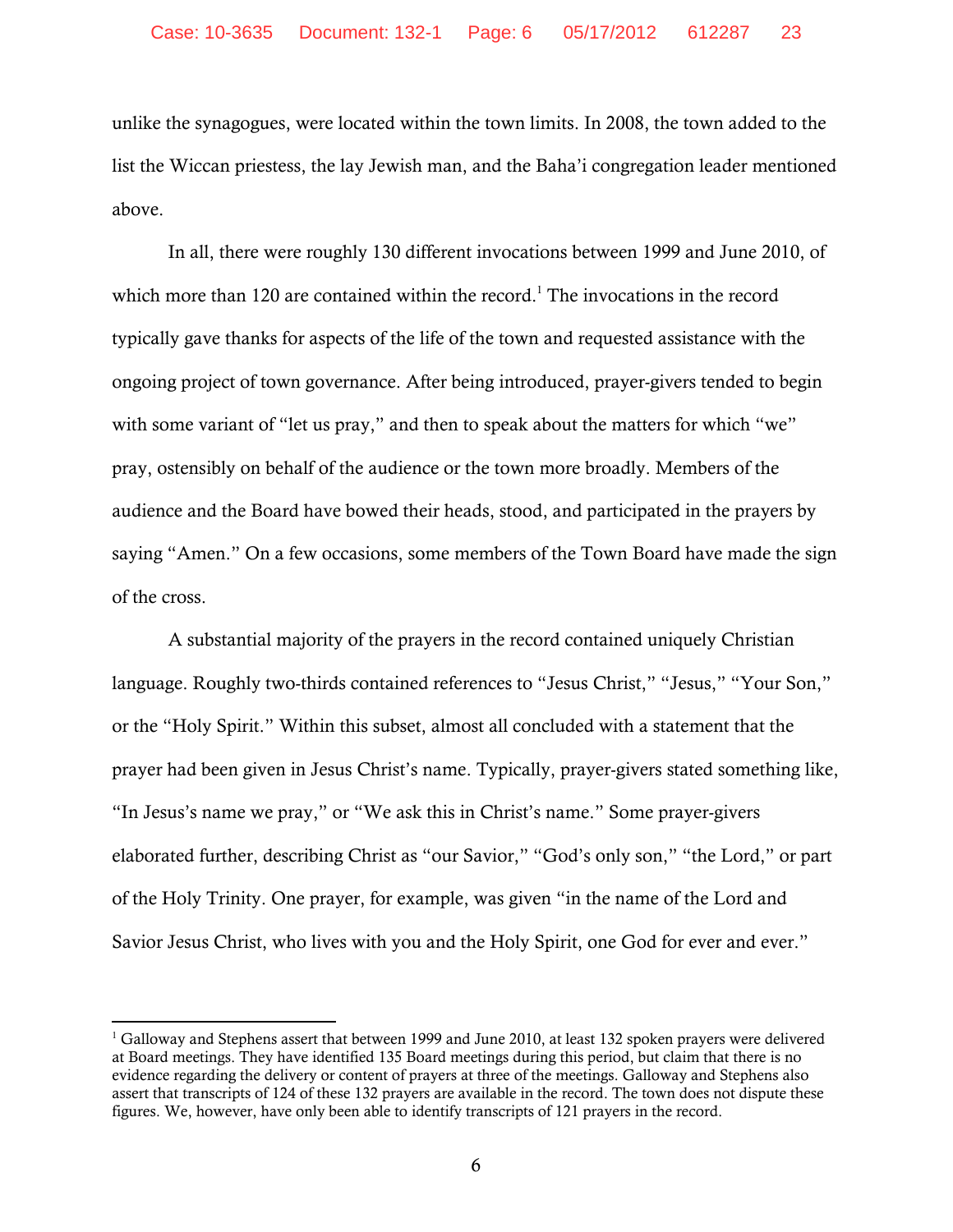Other prayers, including ones not expressly made in Christ's name, spoke of "the role of the Holy Spirit in our lives," and celebrated Christ's birth and resurrection.

The remaining third of the prayers spoke in more generically theistic terms. Christian clergy delivered prayers referring to "God of all creation," "Heavenly Father," and God's "kingdom of Heaven." The lay Jewish prayer-giver spoke of "God," the "Father," and the "Lord"; he also referenced, at one point, "the songs of David, your servant." The Baha'i prayer-giver referred generally to "God," concluding his prayer with the Baha'i greeting, "Alláh-u-Abhá," which loosely means "God the All Glorious." Finally, the Wiccan priestess invoked Athena and Apollo; she stated these were fitting deities given the Town's name.

Galloway and Stephens attended numerous Town Board meetings after the town initiated its prayer practice in  $1999.<sup>2</sup>$  In September 2007, they began complaining to town officials about the prayer practice, sometimes during public comment periods at Board meetings. In these informal complaints, the plaintiffs raised two types of objections, though they did not distinguish them as such. First, they asserted that the prayers aligned the town with Christianity. Second, they argued that the prayers were sectarian rather than secular. Town officials met with the plaintiffs and expressed the town's position that it would accept any volunteer to deliver the prayers and that it would not police the content of prayers. The town did not make any public response to the plaintiffs' complaints, however. Nor did it make any comment concerning the prayer delivered at an October 2007 meeting, which

<sup>&</sup>lt;sup>2</sup> Stephens started attending meetings in 2001, and Galloway began in 2005. At the time of their complaint, both plaintiffs recalled the prayers at three meetings in particular, with one overlapping meeting between the two of them. In their complaint, they asserted that they had attended other meetings as well. There is no dispute that the plaintiffs have attended nearly every meeting since they started objecting to the invocations.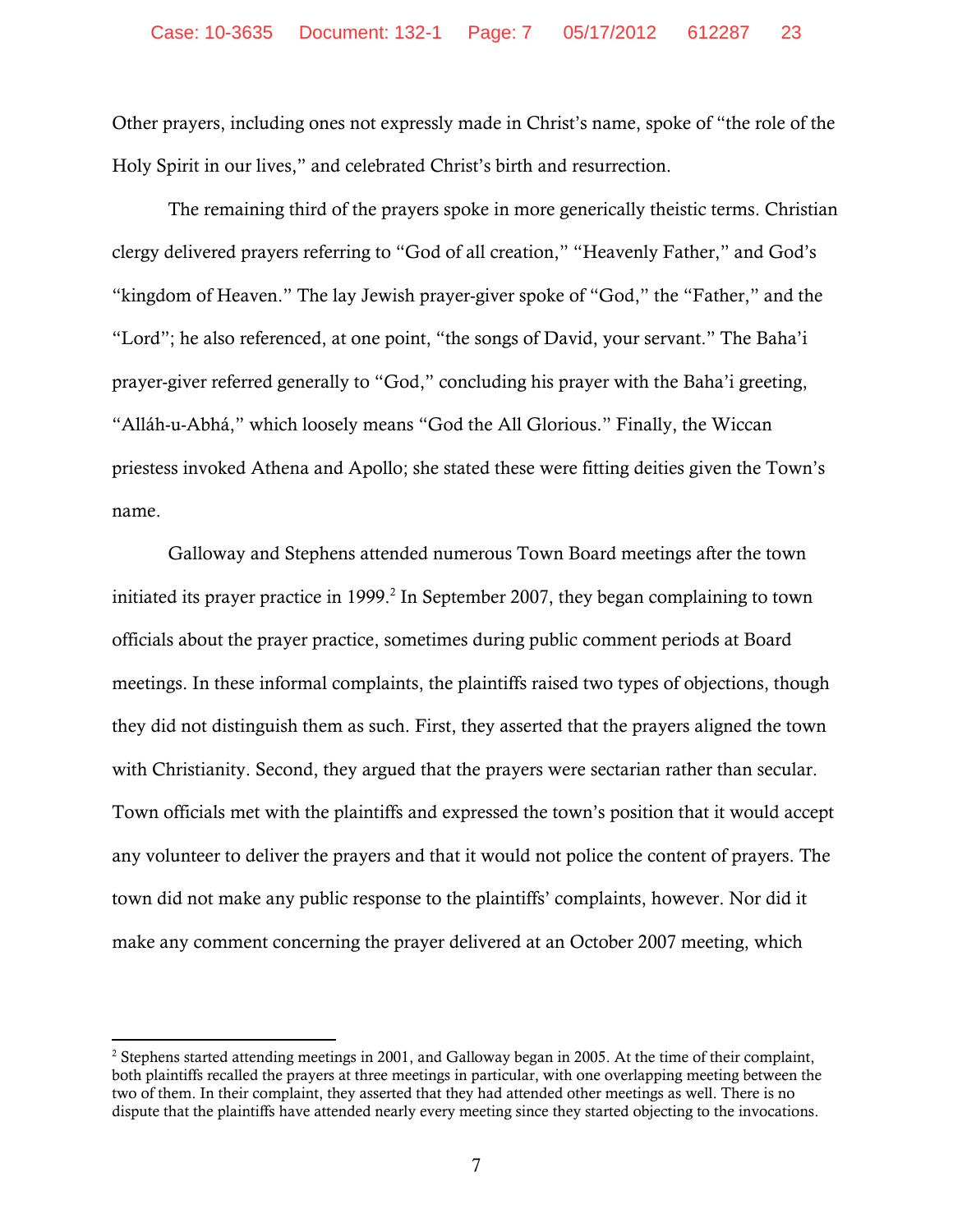described objectors to the town's prayer practice as a "minority . . . ignorant of the history of our country."

In February 2008, the plaintiffs filed suit against the town and Auberger, challenging aspects of the prayer practice under the Establishment Clause. They made two arguments before the district court: (1) that the town's procedure for selecting prayer-givers unconstitutionally preferred Christianity over other faiths, and (2) that the prayer practice was impermissibly "sectarian." In support of their position, the plaintiffs reiterated the same objections they had raised before the Town Board prior to filing suit. They claimed, as an initial matter, that the prayer practice aligned the town with Christianity, and that it therefore established a particular religion. They also pointed out that the prayer practice employed language unique to specific religious sects, and asserted that in so doing it established religion generally. The plaintiffs again did not distinguish between these arguments, nor have they done so on appeal.

The district court, on cross-motions for summary judgment, entered judgment for the defendants. *Galloway v. Town of Greece*, 732 F. Supp. 2d 195 (W.D.N.Y. 2010). At the outset, the district court dismissed the plaintiffs' claims against Auberger as redundant of their claims against the town. *Id.* at 214. After holding that the plaintiffs had Article III standing to sue the town, the district court turned to the merits of their two arguments. *Id.* at 214-15. As to the plaintiffs' challenge regarding the town's prayer selection process, the district court held that the plaintiffs had failed to advance any credible evidence that town employees intentionally excluded representatives of particular faiths. *Id.* at 215-19. As to the plaintiffs' contention regarding the sectarian content of the prayers, the district court held that, under binding Supreme Court case law, the Establishment Clause does not foreclose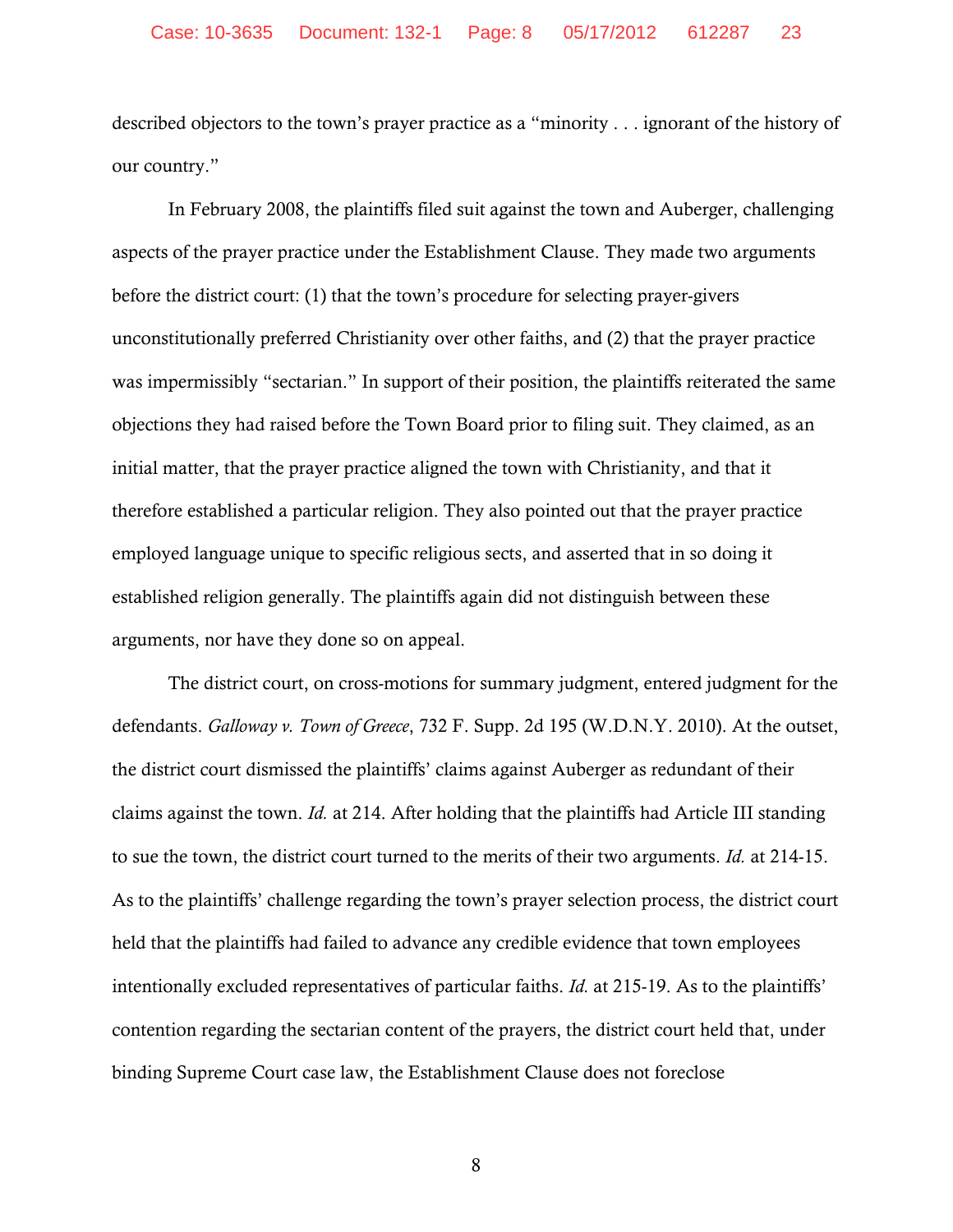denominational prayers. The court concluded for these, and for a number of case-specific reasons, that the plaintiffs had failed to show that the town's prayer practice had the effect of establishing the Christian religion. *Id.* at 238-43.

### II. DISCUSSION

This appeal presents a narrow subset of the questions raised before the district court. Galloway and Stephens do not assert that the district court erred in dismissing their claims against Auberger. They have, moreover, expressly abandoned the argument that the town intentionally discriminated against non-Christians in its selection of prayer-givers. Accordingly, the only live issue on appeal is whether the district court erred in rejecting the plaintiffs' assertion that the town's prayer practice had the effect, even if not the purpose, of establishing religion.

We review a grant of summary judgment de novo. *Bank of N.Y. v. First Millennium, Inc.*, 607 F.3d 905, 914 (2d Cir. 2010). "Summary judgment is warranted only where construing all the evidence in the light most favorable to the non-movant and drawing all reasonable inferences in that party's favor, there is no genuine issue as to any material fact and the movant is entitled to judgment as a matter of law." *Giordano v. Mkt. Am., Inc.*, 599 F.3d 87, 93 (2d Cir. 2010) (quoting *McBride v. BIC Consumer Prods. Mfg. Co.*, 583 F.3d 92, 96 (2d Cir. 2009)) (internal quotation marks omitted).

### A.

As far as we are aware, this is the first instance in which this court has had occasion to consider the validity of a legislative prayer practice under the Establishment Clause. Our analysis must begin with *Marsh v. Chambers*, 463 U.S. 783 (1983), the only Supreme Court decision cited to us that has ruled on the constitutionality of legislative prayer. *Marsh* held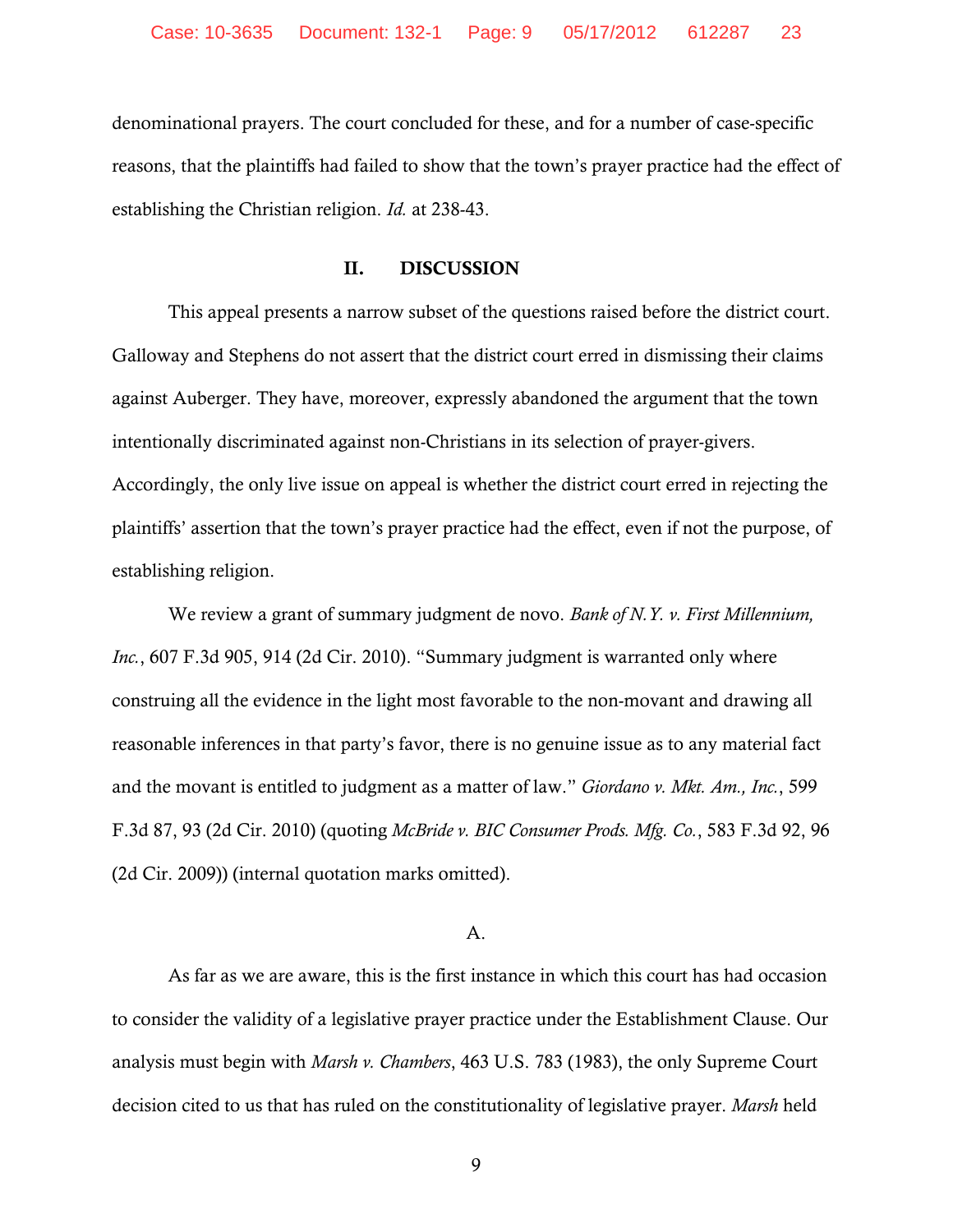that the Nebraska legislature's practice of opening its sessions with a prayer, delivered by a state-employed clergyman, did not violate the Establishment Clause. *Id.* at 793. In so holding, *Marsh* did not employ the three-pronged test the Court had adopted, eleven years earlier, in *Lemon v. Kurtzman*, 403 U.S. 602, 612-13 (1971), for Establishment Clause cases. *Marsh*, 463 U.S. at 793-95; *see also Edwards v. Aguillard*, 482 U.S. 578, 583 n.4 (1987). Rather, the *Marsh* Court conducted a largely historical analysis, looking to the "unique history" of legislative prayer in America before turning to the particulars of the Nebraska Legislature's chaplaincy program. *Marsh*, 463 U.S. at 791-95.

The Court first held that state-funded legislative prayer does not necessarily run afoul of the Establishment Clause. It relied primarily on the fact that the First Congress appointed paid chaplains and opened legislative sessions with prayer, and reasoned that "[c]learly the men who wrote the First Amendment Religion Clause did not view paid legislative chaplains and opening prayers as a violation of that Amendment." *Id.* at 788. The Court also found that delegates to the First Congress "did not consider opening prayers as a proselytizing activity or as symbolically placing the government's 'official seal of approval on one religious view,'" *id.* at 792 (quoting *Chambers v. Marsh*, 675 F.2d 228, 234 (8th Cir. 1982)), but rather viewed them as "'conduct whose . . . effect . . . harmonize[d] with the tenets of some or all religions,'" *id.* (alterations in original) (quoting *McGowan v. Maryland*, 366 U.S. 420, 422 (1961)). "To invoke Divine guidance on a public body entrusted with making the laws," the Court held, is "simply a tolerable acknowledgment of beliefs widely held among the people of this country." *Id.* 

Turning to Nebraska's practice, the Court dismissed three concerns raised by the state legislator who was plaintiff in the case. First, it rejected the argument that the sixteen-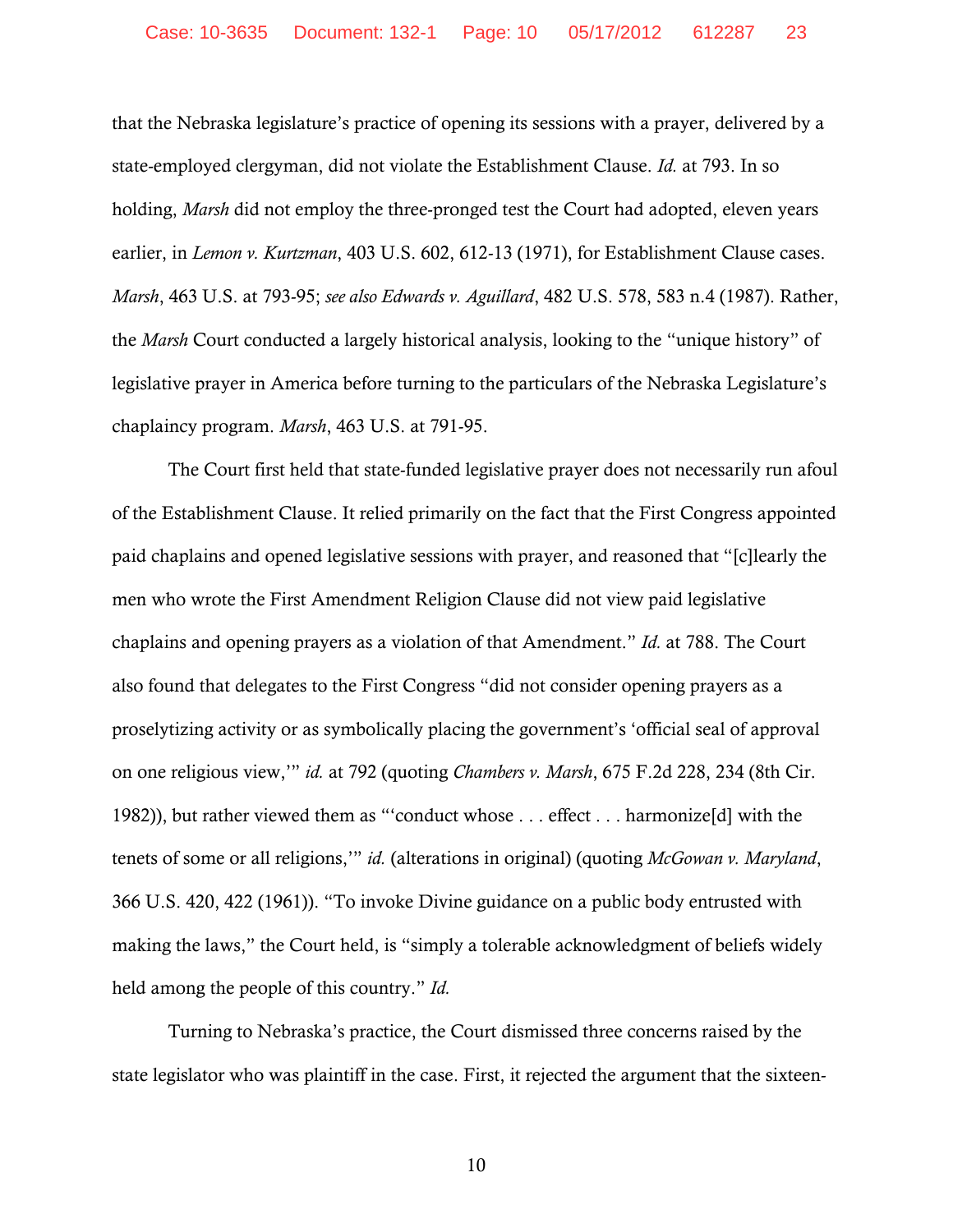year tenure of the legislative chaplain, Robert E. Palmer, had "the effect of giving preference to his religious views." *Id.* at 793. The evidence, the Court noted, suggested that Palmer was reappointed because of his performance and indicated that guest chaplains and substitutes had officiated at various times. *Id.* The Court held that "[a]bsent proof that the chaplain's reappointment stemmed from an impermissible motive," Palmer's long tenure did not "in itself" violate the Establishment Clause. *Id.* at 793-94.

Second, the Court rejected the claim that Palmer's compensation from public funds conflicted with the Establishment Clause. It again noted that the First Congress had paid its chaplain, as had the Continental Congress and various state legislatures at the time of the Constitutional Convention. *Id.* at 794. The Court also relied on the fact that both Congress and many state legislatures had long since continued to compensate chaplains who delivered legislative prayers. *Id.*

Third, the Court rejected the argument that the "Judeo-Christian" content of the prayers established religion. In describing the facts underlying this portion of the plaintiff's complaint, the Court reported that Palmer had characterized his prayers as "'nonsectarian,' 'Judeo Christian,' and with 'elements of the American civil religion.'" *Id.* at 793 n.14. It also pointed out that "[a]lthough some of his earlier prayers were often explicitly Christian, Palmer removed all references to Christ after a 1980 complaint from a Jewish legislator." *Id.*  In responding to plaintiff's argument, the Court reasoned that "[t]he content of the prayer is not of concern to judges where, as here, there is no indication that the prayer opportunity has been exploited to proselytize or advance any one, or to disparage any other, faith or belief." *Id.* at 794-95. For these reasons, the Court concluded, it was not necessary for it "to embark on a sensitive evaluation or to parse the content of a particular prayer." *Id.* at 795.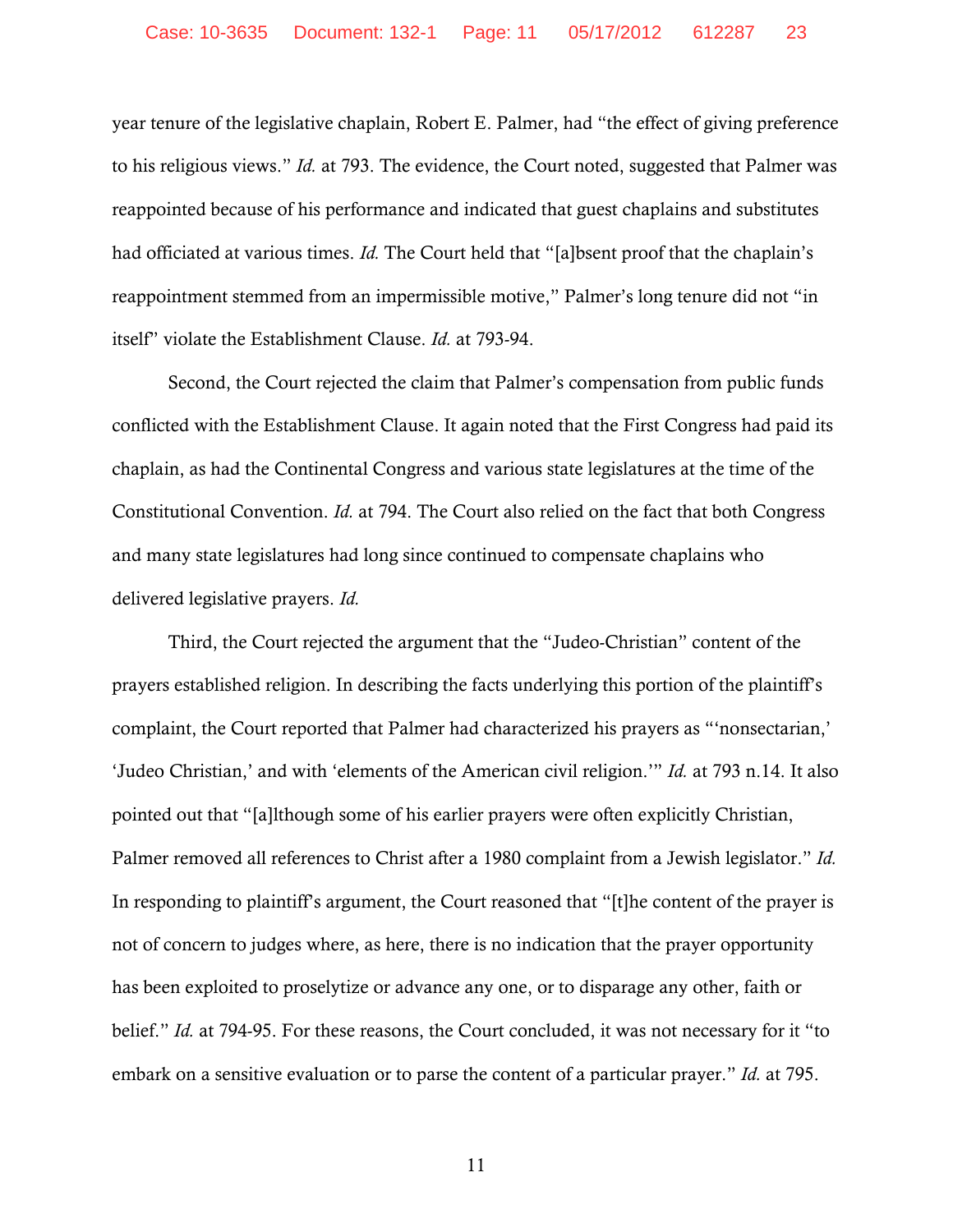Six years later, however, in a case that did not involve a challenge to legislative prayer, the Supreme Court suggested that legislative prayers invoking particular sectarian beliefs may, on the basis of those references alone, violate the Establishment Clause. The decision, *County of Allegheny v. American Civil Liberties Union Greater Pittsburgh Chapter*, 492 U.S. 573 (1989), rejected the argument that *Marsh*'s historical analysis validated a city's holiday crèche display. The Court wrote: "However history may affect the constitutionality of nonsectarian references to religion by the government, history cannot legitimate practices that demonstrate the government's allegiance to a particular sect or creed." *Id.* at 603 (footnote omitted). *Marsh*, it reasoned, recognized that history could not justify current practices "that have the effect of affiliating the government with any one specific faith or belief." *Id.* The prayers in *Marsh* "did not violate this principle," according to the Court, "because the particular chaplain had 'removed all references to Christ.'" *Id.* (quoting *Marsh*, 463 U.S. at 793 n.14).

As read by *Allegheny*, *Marsh* has remained a fixed point within the High Court's Establishment Clause jurisprudence. Three years later, in striking down a public school district's practice of including prayer in its graduation ceremonies, the Court distinguished *Marsh* in light of "[i]nherent differences between the public school system and a session of a state legislature." *Lee v. Weisman*, 505 U.S. 577, 596 (1992). In doing so, it pointed specifically to the difference between "[t]he influence and force of a formal exercise in a school graduation" as against a legislative session. *Id.* at 597. More recently, in noting that "Establishment Clause doctrine lacks the comfort of categorical absolutes," the Court invoked *Marsh* as an instance in which it had "found good reason to hold governmental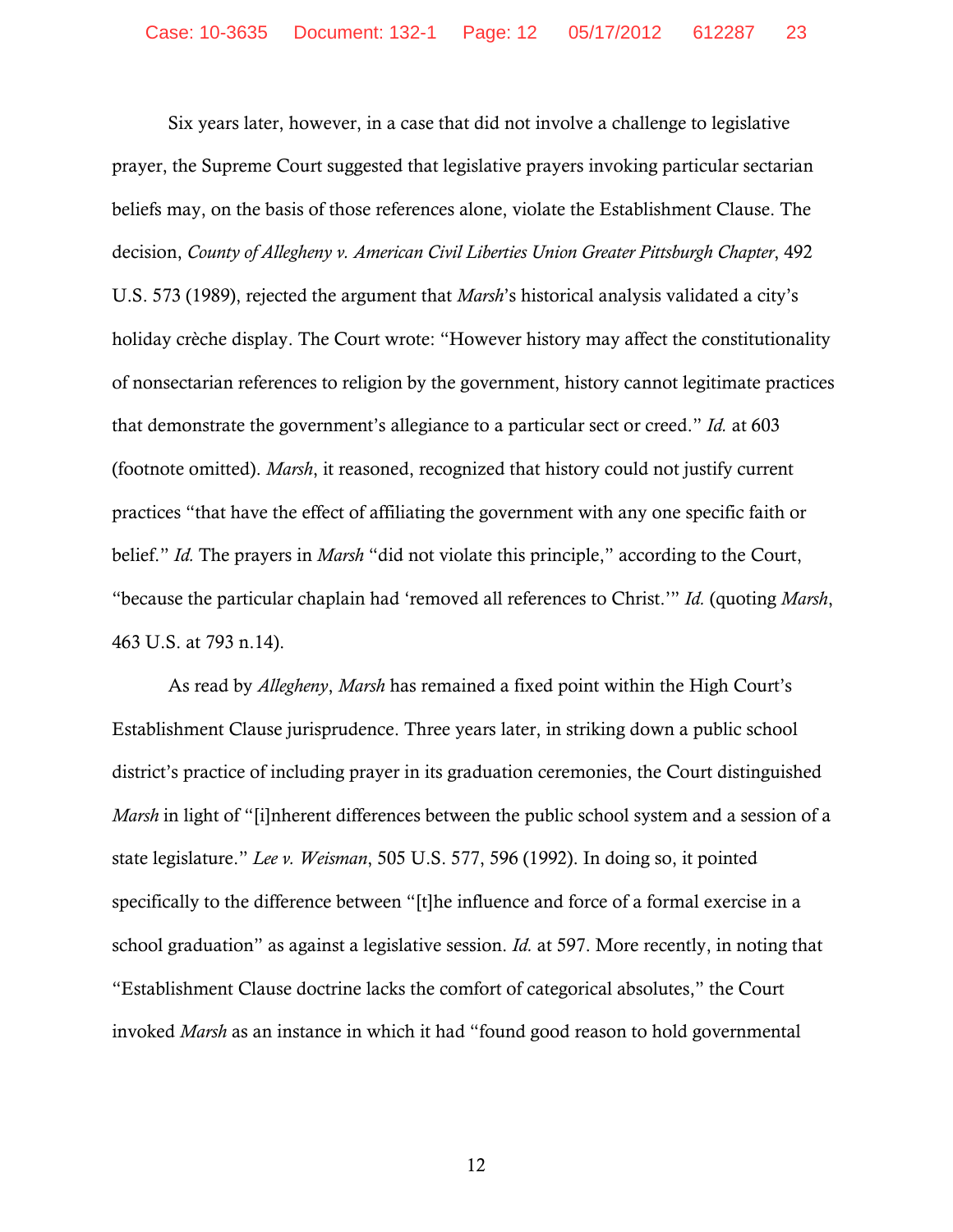action legitimate even where its manifest purpose was presumably religious." *McCreary Cnty., Ky. v. American Civil Liberties Union of Ky.*, 545 U.S. 844, 860 n.10 (2005).

### B.

Various circuit court decisions, drawing on the Court's language in *Allegheny*, have questioned the validity of all forms of "sectarian" prayers. In the most recent of these, Judge Wilkinson wrote for the Fourth Circuit that *Marsh* and *Allegheny*, read together, seek both to acknowledge that legislative prayer can "solemnize the weighty task of governance" and to minimize the risks of "sectarian strife" such prayer may generate by requiring that invocations "embrace a non-sectarian ideal." *Joyner v. Forsyth Cnty., N.C.*, 653 F.3d 341, 347 (4th Cir. 2011), *cert. denied*, 132 S. Ct. 1097 (2012); *see also Hinrichs v. Bosma*, 440 F.3d 393, 399 (7th Cir. 2006) (holding that the Supreme Court, in *Allegheny*, "read *Marsh* as precluding sectarian prayer"); *Stein v. Plainwell Cmty. Schs.*, 822 F.2d 1406, 1409 (6th Cir. 1987) (reading *Marsh*, prior to *Allegheny*, to hold that prayers will violate the First Amendment if they go "beyond 'the American civil religion'" (quoting *Marsh*, 463 U.S. at 793 n.14)).

To the extent that these circuit cases stand for the proposition that a given legislative prayer practice, viewed in its entirety, may not advance a single religious sect, we cannot disagree. Under *Marsh*, legislative prayers may not be "exploited to proselytize or advance any one, or to disparage any other, faith or belief." *Marsh*, 463 U.S. at 794-95. It is also clear, under *Allegheny*, that legislative prayers may not "have the effect of affiliating the government with any one specific faith or belief." *Allegheny*, 492 U.S. at 603. *Joyner*, *Hinrichs*, and *Stein* might be read simply to reiterate these standards, rather than to construe *Marsh* and *Allegheny* as precluding denominational content in any individual prayer. Construed in this fashion, the distinction between sectarian and nonsectarian prayers merely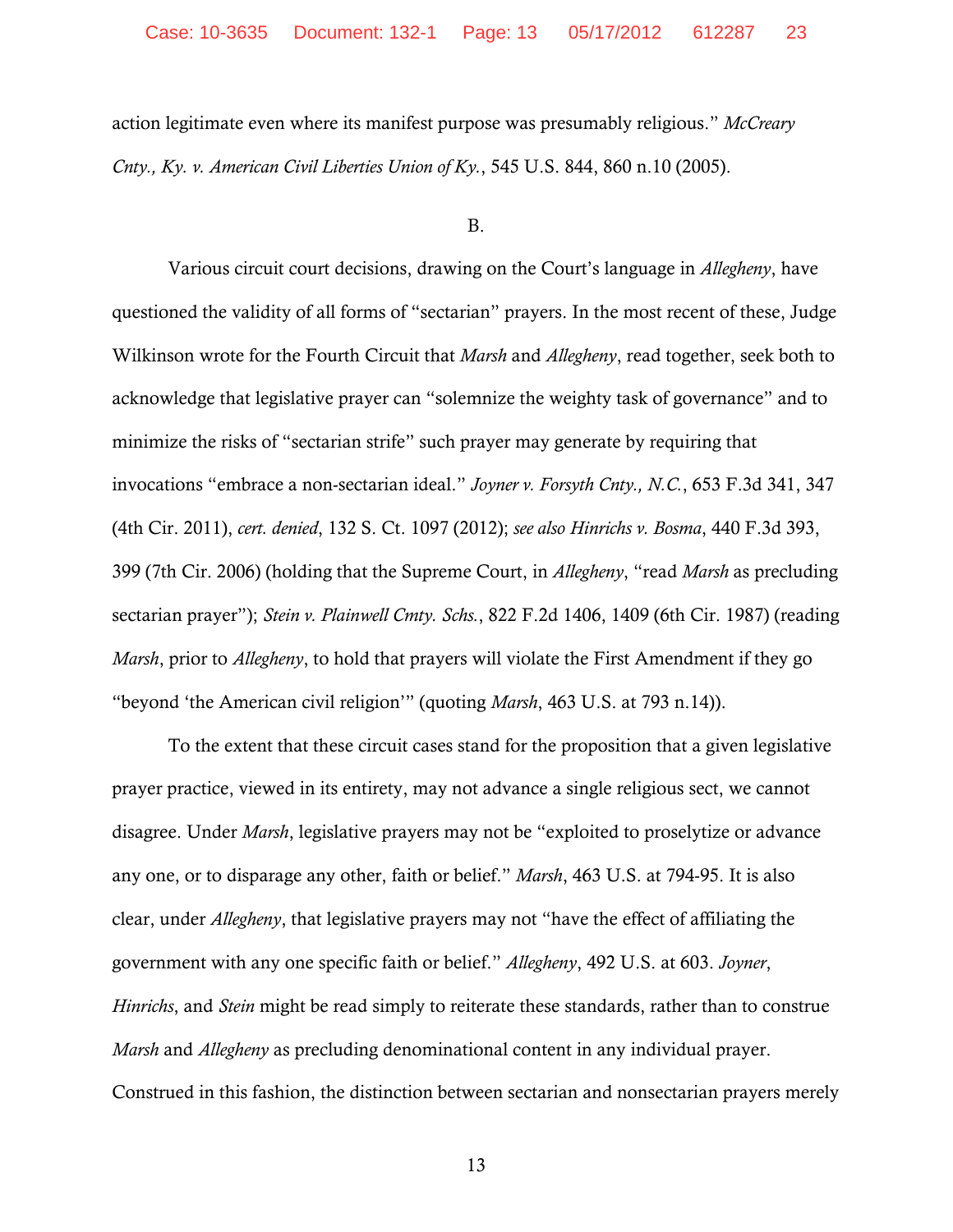serves as a shorthand, albeit a potentially confusing one, for the prohibition on religious advancement or affiliation outlined in *Marsh* and *Allegheny*.

To the extent that these circuit cases stand instead for the proposition that the Establishment Clause precludes all legislative invocations that are denominational in nature, however, we cannot agree. The line between sectarian and nonsectarian prayers, though perhaps the least defective among various possible distinctions that can be drawn in this area, runs into two sizable doctrinal problems.

First, the Supreme Court has explicitly rejected the notion that the government "may establish an official or civic religion as a means of avoiding the establishment of a religion with more specific creeds." *Lee*, 505 U.S. at 590. Admittedly, *Lee*, which postdated both *Marsh* and *Allegheny*, did not involve legislative prayer. But its language was seemingly unequivocal. The *Lee* Court held that the defendant public school district had violated the Establishment Clause when it advised a rabbi that his prayers at the school's graduation ceremony "should be nonsectarian." *Id.* at 588. A state-imposed requirement that all legislative prayers be nondenominational, the Court reasoned, begins to sound like the establishment of "an official or civic religion." *Id.* at 590. Indeed, *Lee* made express its disagreement with the Sixth Circuit's contrary language in *Stein*. *Id.* at 589. The problem with such civic religious statements lies, in part, in the danger that such efforts to secure religious "neutrality" may produce "a brooding and pervasive devotion to the secular and a passive, or even active, hostility to the religious." *Sch. Dist. of Abington Twp., Pa., v. Schempp*, 374 U.S. 203, 306 (1963) (Goldberg, J., concurring); *see also Lee*, 505 U.S. at 589-90 (expressing similar concerns). Under the First Amendment, the government may not establish a vague theism as a state religion any more than it may establish a specific creed.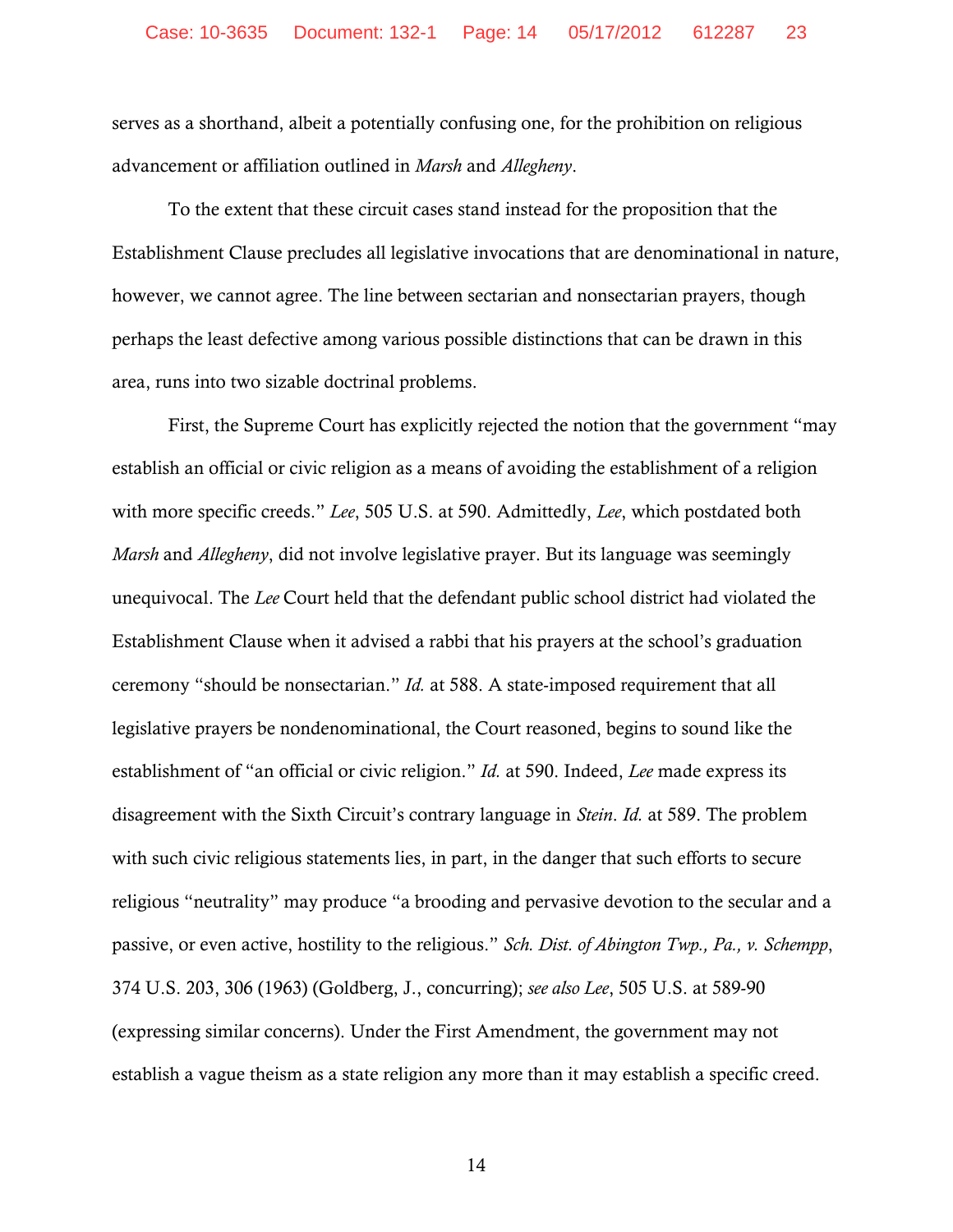The second difficulty with the simple sectarian/nonsectarian approach seemingly adopted by some circuits is that the touchstone of our analysis must be *Marsh*, which is hard to read, even in light of *Allegheny*, as saying that denominational prayers, in and of themselves, violate the Establishment Clause. It is true that *Allegheny* pointed out that the prayers in *Marsh* did not have "the effect of affiliating the government with any one specific faith or belief . . . . because the particular chaplain had 'removed all references to Christ.'" 492 U.S. at 603 (quoting *Marsh*, 463 U.S. at 793 n.14). But this does not mean that any *single* denominational prayer has the forbidden effect of affiliating the government with any one faith. A series of denominational prayers, each delivered in the name of a different sect, could hardly be perceived as having this effect. *Cf. Pelphrey v. Cobb Cnty., Ga.*, 547 F.3d 1263, 1277-78 (11th Cir. 2008) (upholding a prayer practice in part because prayers referenced Allah, Mohammed, and the Torah in addition to Christ). At any rate, the chaplain's categorization of the prayers in *Marsh* as "nonsectarian" was plainly contestable with respect to prayers delivered prior to the 1980 complaint. *See Marsh*, 463 U.S. at 793 n.14 (describing some of these prayers as "often explicitly Christian"); *id.* at 823-24 (Stevens, J., dissenting) (quoting one of the chaplain's prayers). And it is not even clear that the removal of references to Christ rendered all post-1980 prayers nondenominational.

Accordingly, our inquiry cannot look solely to whether the town's legislative prayer practice contained sectarian references. We must ask, instead, whether the town's practice, viewed in its totality by an ordinary, reasonable observer, conveyed the view that the town favored or disfavored certain religious beliefs.<sup>3</sup> In other words, we must ask whether the

  $3$  The town appears to argue that, because the plaintiffs do not contest the district court's ruling that the town did not intentionally favor Christian prayer-givers, the plaintiffs cannot show an Establishment Clause violation. This argument rests, apparently, on the view that to "proselytize or advance any one, or to disparage any other, faith or belief," within the meaning of *Marsh*, requires intent. *See Marsh*, 463 U.S. at 794-95. We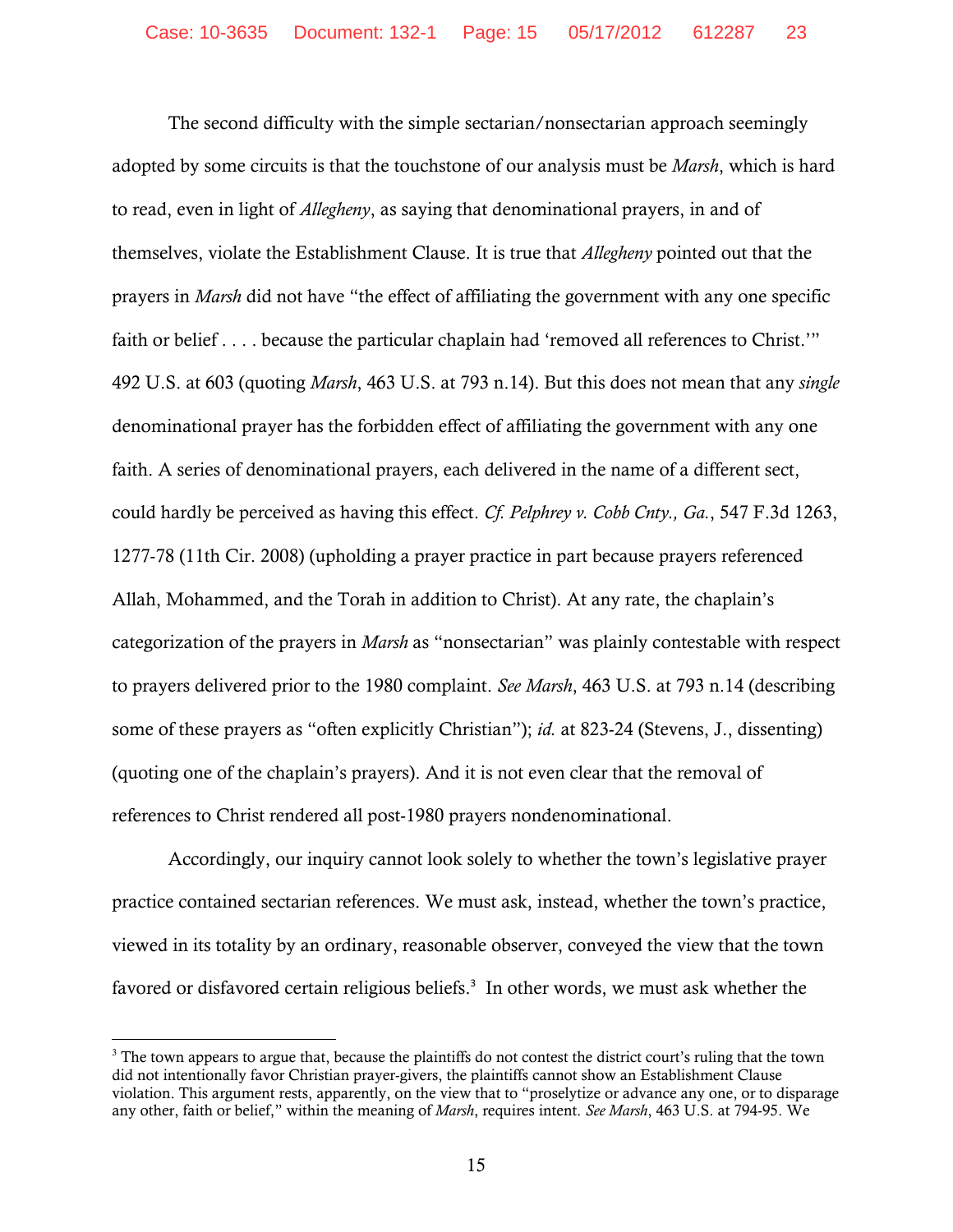town, through its prayer practice, has established particular religious beliefs as the more acceptable ones, and others as less acceptable. This inquiry, for its part, must be made in the light of the particular prayer practice upheld in *Marsh* and addressed in *Allegheny*. As a result, it is clear, for example, that the longstanding appointment of a single Christian clergyman does not, *in itself*, convey the prohibited favoritism, and the same is apparently true of "Judeo-Christian" prayers that make no reference to Christ. Beyond that, however, any number of different legislative prayer practices could be read to yield any number of messages—acceptable or forbidden—about religion.

 $C<sub>1</sub>$ 

Within these confines, we see "no test-related substitute for the exercise of legal judgment." *Van Orden v. Perry*, 545 U.S. 677, 700 (2005) (Breyer, J., concurring in the judgment). In *Marsh*, as we have noted, the Supreme Court did not employ the *Lemon* test; nor did it adopt any other precise criteria to govern cases involving legislative prayer. Instead, the decision addressed a series of case-specific concerns raised by the plaintiff. In fact-intensive cases like this one, which defy exact legal formulas, the exercise of "legal judgment" is not the same as the exercise of "personal judgment"; it must "reflect and remain faithful to the underlying purposes" of the relevant constitutional provisions, and it must "take account of context and consequences measured in light of those purposes." *Id*. With that in mind, we turn to the specific factual history in this case.<sup>4</sup>

<u> 1989 - Johann Stein, marwolaethau a gweledydd a ganlad y ganlad y ganlad y ganlad y ganlad y ganlad y ganlad</u>

disagree. *Marsh* did not speak of scienter. Rather, it held as it did after rejecting the argument that aspects of the prayer practice had the *effect* of giving preference to particular religious views. *See id.* at 793. *Allegheny*, moreover, held that *Marsh* had found that the prayers did not "have the *effect* of affiliating the government with any one specific faith or belief." *Allegheny*, 492 U.S. at 603 (emphasis added). 4

 $4$  On appeal, the defendants do not dispute that the plaintiffs have standing to sue. The defendants argue, however, that the plaintiffs do not have standing to challenge what was said in Town Board meetings which the plaintiffs have no specific memory of attending. The Supreme Court did not adopt such a restrictive view of the prayer practice under challenge in *Marsh*. Nor has any circuit, as far as we are aware, adopted such a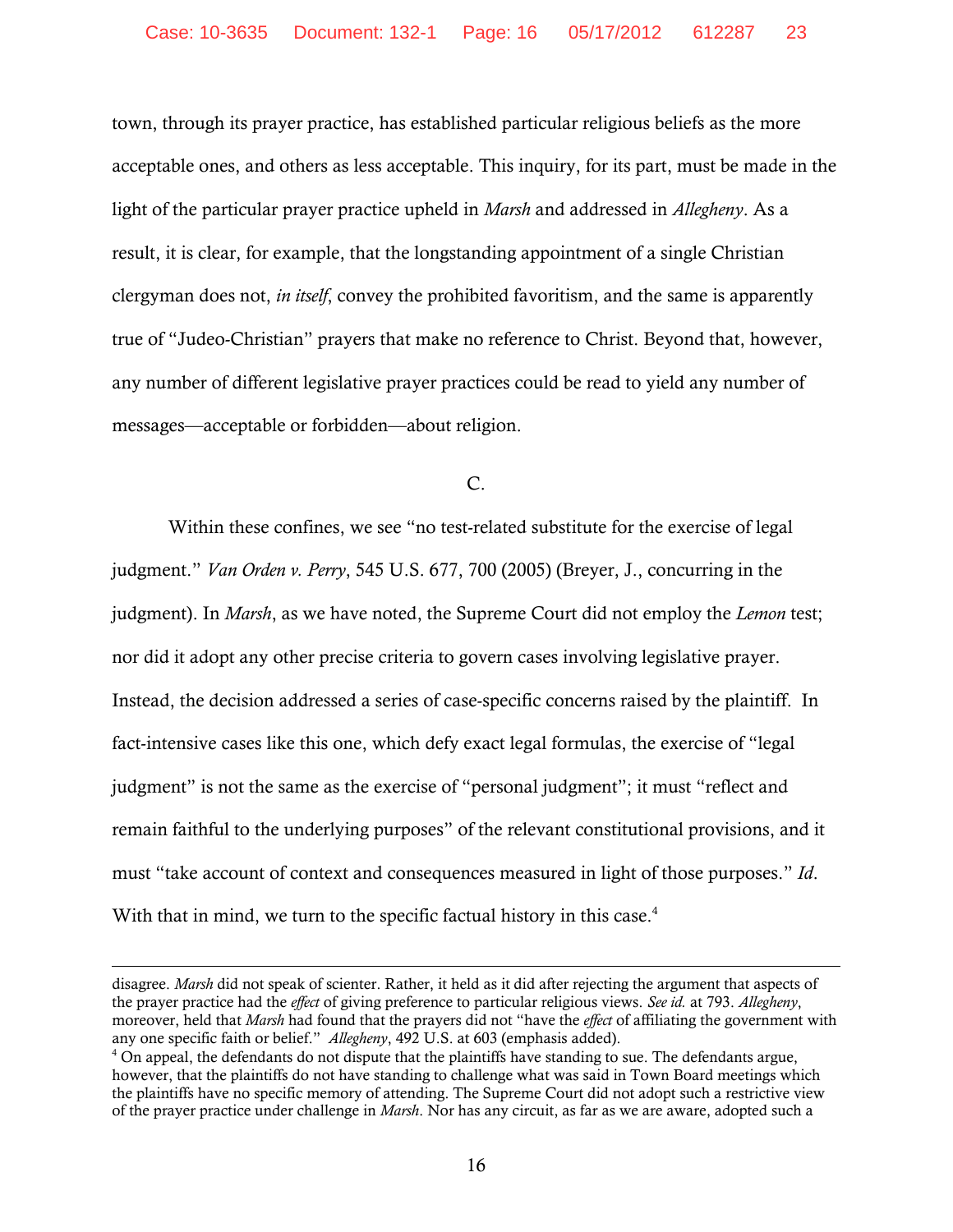We conclude, on the record before us, that the town's prayer practice must be viewed as an endorsement of a particular religious viewpoint. This conclusion is supported by several considerations, including the prayer-giver selection process, the content of the prayers, and the contextual actions (and inactions) of prayer-givers and town officials. We emphasize that, in reaching this conclusion, we do not rely on any single aspect of the town's prayer practice, but rather on the totality of the circumstances present in this case.

 The town's process for selecting prayer-givers virtually ensured a Christian viewpoint. Christian clergy delivered each and every one of the prayers for the first nine years of the town's prayer practice, and nearly all of the prayers thereafter. In the town's view, the preponderance of Christian clergy was the result of a random selection process. The randomness of the process, however, was limited by the town's practice of inviting clergy almost exclusively from places of worship located within the town's borders. The town fails to recognize that its residents may hold religious beliefs that are not represented by a place of worship within the town. Such residents may be members of congregations in nearby towns or, indeed, may not be affiliated with any congregation. The town is not a community of religious institutions, but of individual residents, and, at the least, it must serve those residents without favor or disfavor to any creed or belief. $5$ 

In our view, whether a town's prayer-selection process constitutes an establishment of religion depends on the extent to which the selection process results in a perspective that

<u> 1989 - Johann Stein, marwolaethau a gweledydd a ganlad y ganlad y ganlad y ganlad y ganlad y ganlad y ganlad</u>

view in assessing a challenge to legislative prayer. Indeed, in *Pelphrey*, the Eleventh Circuit found the plaintiffs had standing, as municipal taxpayers, to challenge the defendant county's prayer practice in its entirety. 547 F.3d at 1280-81; *see also Joyner*, 653 F.3d at 349-50 (considering the defendant county's prayer practice in its entirety in assessing a challenge brought by plaintiffs who filed suit after hearing one prayer); *Wynne v. Town of Great Falls, S.C.*, 376 F.3d 292, 294, 298-302 (4th Cir. 2004) (considering the defendant county's prayer practice as a whole in assessing a challenge brought by a plaintiff who "regularly attended" Town Council meetings). We decline to adopt a more restrictive approach here.

<sup>&</sup>lt;sup>5</sup> The randomness of the selection process was further undermined, moreover, by the reliance of the administrative personnel managing the process on a subset of the already-narrowed list consisting of a cadre of recurrent volunteers who were willing to appear frequently to give the invocation.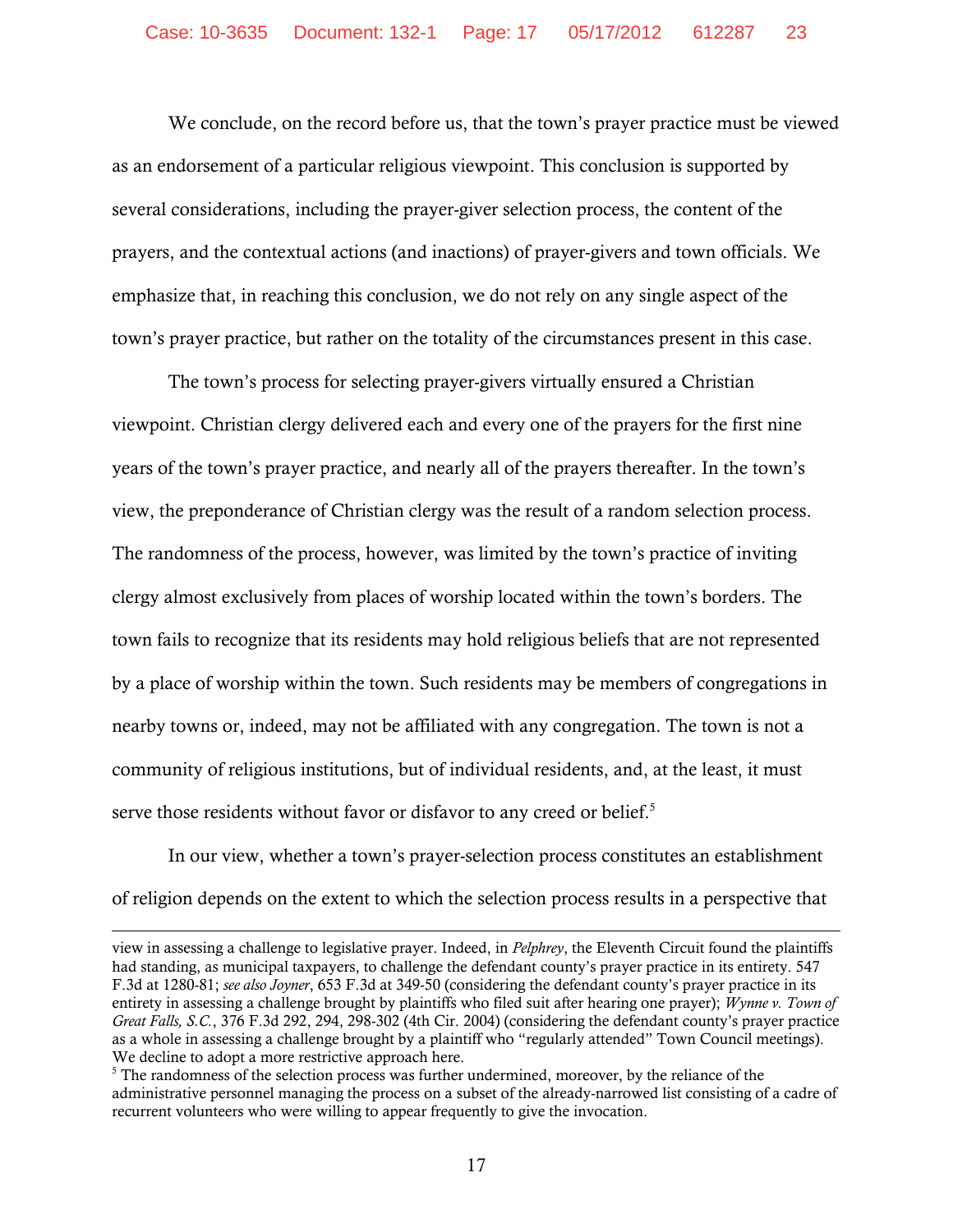is substantially neutral amongst creeds. The town asserts, and there is no evidence to the contrary, that it would have accepted any and all volunteers who asked to give the prayer. But the town neither publicly solicited volunteers to deliver invocations nor informed members of the general public that volunteers would be considered or accepted, let alone welcomed, regardless of their religious beliefs or non-beliefs. Had the town publicly opened its prayer practice to volunteers in this way, its selection process could be defended more readily as random in the relevant sense.

We need not "embark on a sensitive evaluation" or "parse the content of a particular prayer," *Marsh*, 463 U.S. at 795, to recognize that most of the prayers at issue here contained uniquely Christian references and that prayers devoid of such references almost never employed references unique to some other faith.<sup>6</sup> It is no small thing for a non-Christian (or for a Christian, for that matter) to pray "in the name of Jesus Christ." Prayers delivered in this fashion invoke "a deity in whose divinity *only* those of the Christian faith believe," *Wynne v. Town of Great Falls, S.C.*, 376 F.3d 292, 300 (4th Cir. 2004), and do so to the clear exclusion of other faiths. References to Christ as "Our Savior" and invocations of the Holy Trinity do the same thing. *See Joyner*, 653 F.3d at 349-50.

The sectarian nature of the prayers, we emphasize, was not inherently a problem. The prayers in the record were not offensive in the way identified as problematic in *Marsh*: they did not preach conversion, threaten damnation to nonbelievers, downgrade other

 $6$  The town asserts that we may not consider the content of prayers absent an independent showing that the prayer opportunity has "been exploited to proselytize or advance any one, or to disparage any other, faith or belief." *Marsh*, 463 U.S. at 794-95. This reads *Marsh*, particularly in light of *Allegheny*, too narrowly. We agree that "courts should not be in the business of policing prayers for the occasional sectarian reference," but this does not mean that courts may not consider, more broadly, the substance of the prayers under challenge. *Joyner*, 653 F.3d at 351. The other circuits that have addressed the issue, while acknowledging the limits on "parsing" prayers, have consistently looked to substance in this fashion. *See id.*; *Pelphrey*, 547 F.3d at 1277-78; *Hinrichs*, 440 F.3d at 399; *see also Wynne*, 376 F.3d at 299 n.4 (holding that its reliance on findings that challenged prayers "'frequently' invoked 'Jesus, Jesus Christ, Christ, or Savior,'" did not amount to "parsing" of prayers).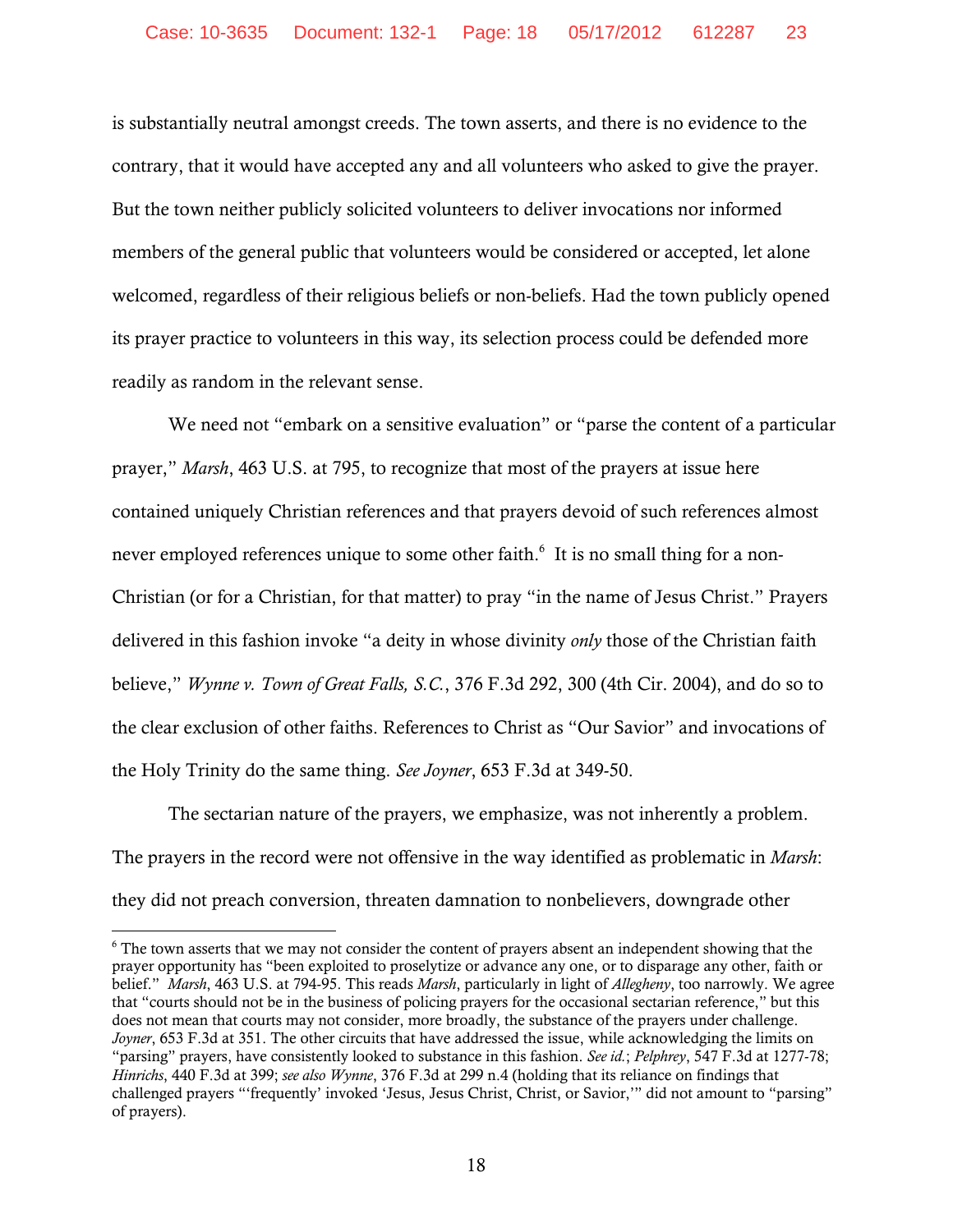faiths, or the like. Prayers of this more offensive sort might be sufficient in themselves to give rise to an Establishment Clause violation. But we need not determine whether any single prayer at issue here suffices to give such an indication of establishment,<sup>7</sup> since we find that on the totality of the circumstances presented the town's prayer practice identified the town with Christianity in violation of the Establishment Clause.

 The town had an obligation to consider how its prayer practice would be perceived by those who attended Town Board meetings. And, despite the homogeneity of viewpoints reflected by the invocations, the town did not explain that it intended the prayers to solemnize Board meetings, rather than to affiliate the town with any particular creed. The town never informed prayer-givers that invocations were not to be "exploited as an effort to convert others to the particular faith of the invocational speaker, nor to disparage any faith or belief different than that of the invocational speaker." *Joyner*, 653 F.3d at 343. Absent any effort on the part of the town to explain the nature of its prayer program to attendees, the rare handful of cases, over the course of a decade, in which individuals from other faiths delivered the invocation cannot overcome the impression, created by the steady drumbeat of often specifically sectarian Christian prayers, that the town's prayer practice associated the town with the Christian religion.

We ascribe no religious animus to the town or its leaders. The town's desire to mark the solemnity of its proceedings with a prayer is understandable; Americans have done just that for more than two hundred years. But when one creed dominates others—regardless of a town's intentions—constitutional concerns come to the fore. There is no doubt that the

<sup>&</sup>lt;sup>7</sup> We note, however, that prayers that overtly disparage those who dissent from the prayer policy as "ignorant," as at least one prayer did, or that conclude by taking up a collection on behalf of a particular congregation, as another did, tread perilously close, if they do not overstep, the line between legitimate legislative prayer and the identification of government with religion and religion with government. These incidents, however, appear to have been isolated.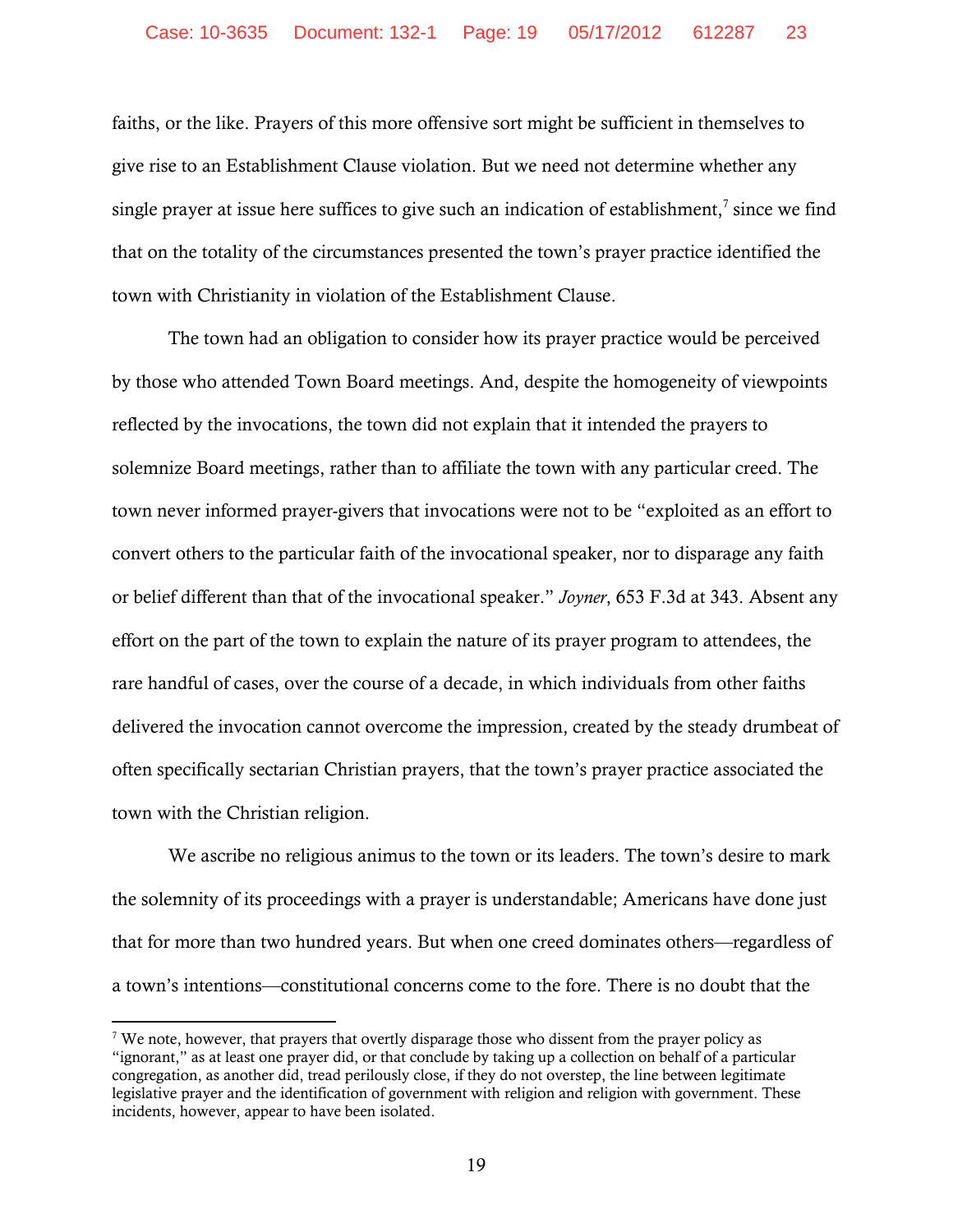town seeks to convey respect for the invocations given at its meetings. But efforts to show respect for a belief espoused in a legislative prayer entail a concomitant obligation to demonstrate respect for the beliefs of others.

Finally, it is relevant, and worthy of weight, that most prayer-givers appeared to speak on behalf of the town and its residents, rather than only on behalf of themselves. Prayer-givers often requested that the audience participate, and spoke in the first-person plural: let "us" pray, "our" savior, "we" ask, and so on. Town officials, whether intentionally or not, contributed to the impression that these prayer-givers spoke on the town's behalf. After many of the prayer-givers finished their invocations, Auberger thanked them for being "our chaplain of the month." There was testimony, as well, that members of the Town Board participated in the prayers by bowing their heads, saying "Amen," or making the sign of the Cross. The invitation to audience members to participate in the prayer, particularly by physical means such as standing or bowing their heads, placed audience members who are nonreligious or adherents of non-Christian religion in the awkward position of either participating in prayers invoking beliefs they did not share or appearing to show disrespect for the invocation, thus further projecting the message that the town endorsed, and expected its residents to endorse, a particular creed.<sup>8</sup>

On the record before us, taking into account all of these contextual considerations in concert, we reverse the grant of summary judgment. We conclude that an objective, reasonable person would believe that the town's prayer practice had the effect of affiliating

<sup>&</sup>lt;sup>8</sup> Galloway and Stephens contend that the presence of children at Board meetings raises a threat of religious coercion akin to the threat at issue in *Lee*, 505 U.S. 577, and *Santa Fe Indep. Sch. Dist. v. Doe*, 530 U.S. 290 (2000). The prospect of coercion is surely relevant to whether a legislative prayer practice runs afoul of the Establishment Clause. In *Marsh*, the Supreme Court took care to note that the "individual claiming injury" in that case was "an adult, presumably not readily susceptible to 'religious indoctrination,' or peer pressure." 463 U.S. at 792 (citations omitted) (quoting *Tilton v. Richardson*, 403 U.S. 672, 686 (1971)). In this case, however, as in *Marsh*, the plaintiffs are adults. And there is no reason to believe that children are any more present in Board meetings than they were in meetings of the Nebraska legislature.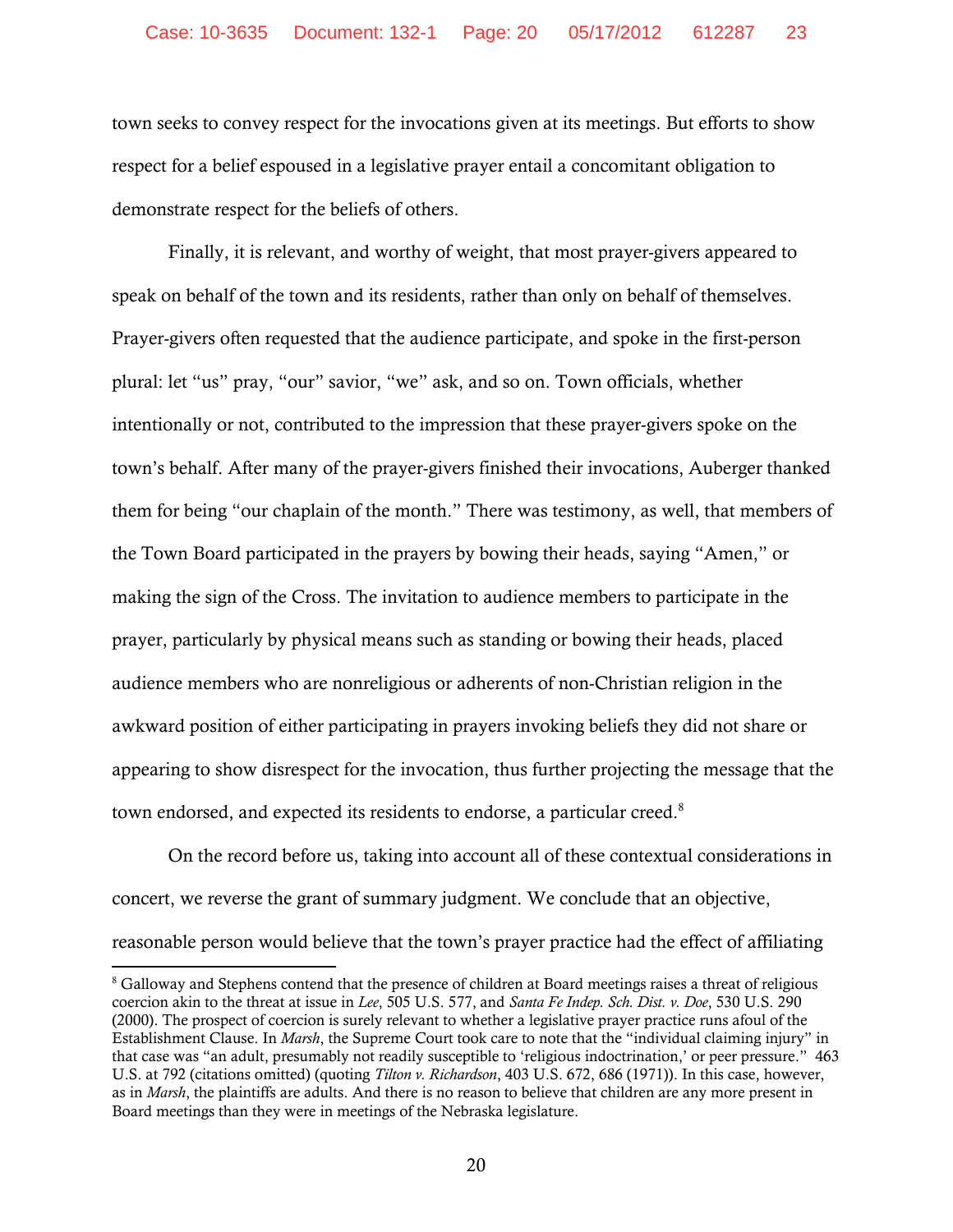the town with Christianity. In reaching this conclusion, we underscore that we do not rely on any single aspect of the town's prayer practice, but rather the interaction of the facts present in this case. The extent to which a given act conveys the message of affiliation, or fails to do so, will depend on the various circumstances that circumscribe it. Accordingly, we do not aim to specify what the Establishment Clause allows, but restrict ourselves to noting the ways in which this town must be read to have conveyed a religious affiliation.

It is true that contextual inquiries like this one can give only limited guidance to municipalities that wish to maintain a legislative prayer practice and still comply with the mandates of the Establishment Clause. As the foregoing indicates, a municipality cannot in our judgment—ensure that its prayer practice complies with the Establishment Clause simply by stating, expressly, that it does not mean to affiliate itself with any particular faith. Nor can a municipality insulate itself from liability by adopting a lottery to select prayergivers or by actively pursuing prayer-givers of minority faiths whose members reside within the town.<sup>9</sup> Similarly, there is no substantive mixture of prayer language that will, on its own, necessarily avert the appearance of affiliation.<sup>10</sup> Ultimately, municipalities must consider their prayer practices in context and as a whole. A municipality must ask itself whether what it does, in context, reasonably can be seen as endorsing a particular faith or creed over others. That is the delicate balancing act required by the Establishment Clause and its jurisprudence.

D.

 $9$  The task would be particularly delicate where a town is so much of one creed that even such approaches would, like a truly random selection process, nonetheless yield prayer-givers overwhelmingly of that creed.<br><sup>10</sup> Even if there were such a substantive mixture, municipalities face constitutional limits on their ability to instruct prayer-givers about the permissible content of prayers. *See Lee*, 505 U.S. at 588-89.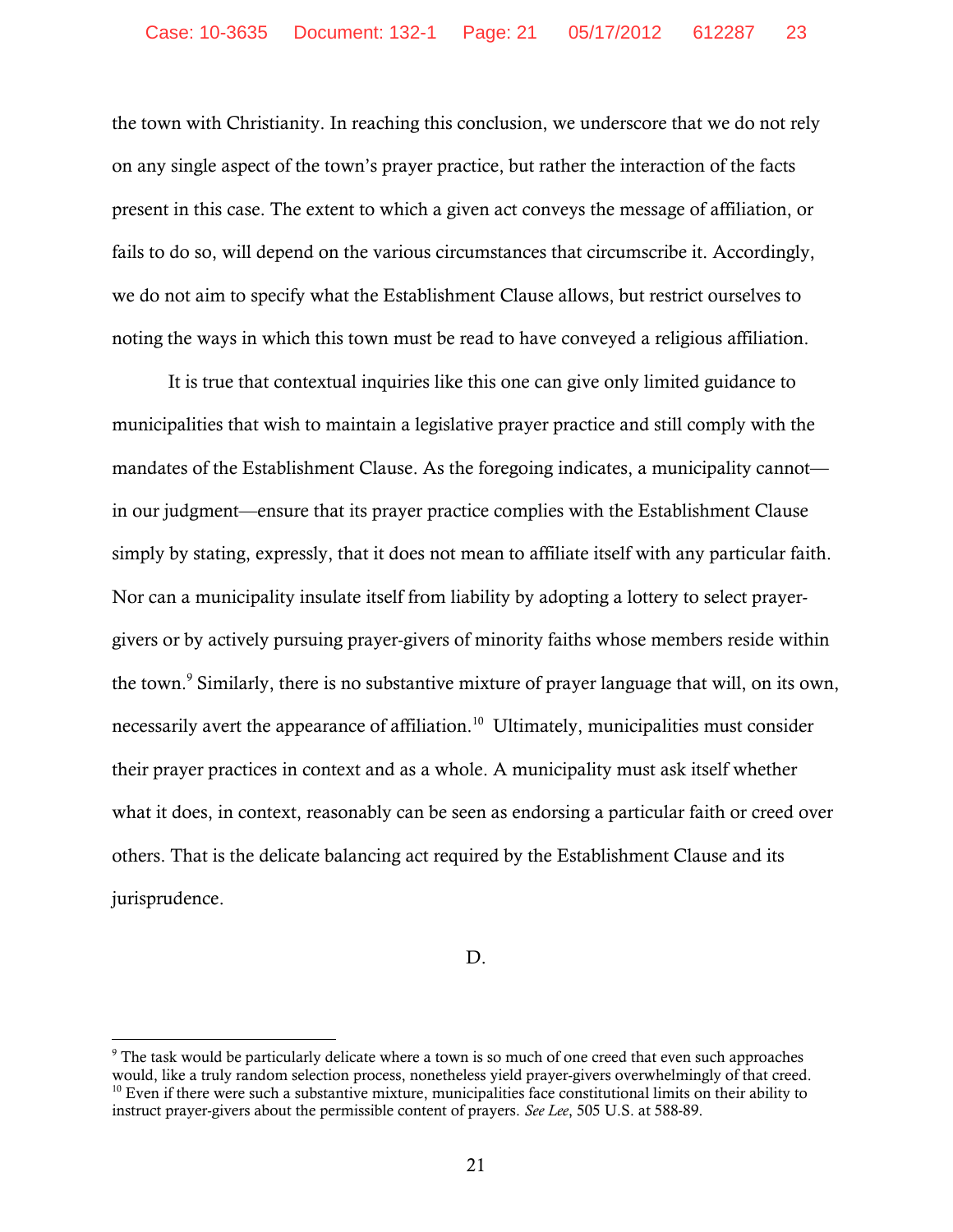We emphasize what we do not hold. We do not hold that the town may not open its public meetings with a prayer or invocation. Such legislative prayers, as *Marsh* holds and as we have repeatedly noted, do not violate the Establishment Clause. Nor do we hold that any prayers offered in this context must be blandly "nonsectarian." A requirement that town officials censor the invocations offered—beyond the limited requirement, recognized in *Marsh*, that prayer-givers be advised that they may not proselytize for, or disparage, particular religions—is not only not required by the Constitution, but risks establishing a "civic religion" of its own. Occasional prayers recognizing the divinities or beliefs of a particular creed, in a context that makes clear that the town is not endorsing or affiliating itself with that creed or, more broadly, with religion or non-religion, are not offensive to the Constitution. Nor are we adopting a test that permits prayers in theory but makes it impossible for a town in practice to avoid Establishment Clause problems. To the contrary, it seems to us that a practice such as the one to which the town here apparently aspired one that is inclusive of multiple beliefs and makes clear, in public word and gesture, that the prayers offered are presented by a randomly chosen group of volunteers, who do not express an official town religion, and do not purport to speak on behalf of all the town's residents or to compel their assent to a particular belief—is fully compatible with the First Amendment.

What we do hold is that a legislative prayer practice that, however well-intentioned, conveys to a reasonable objective observer under the totality of the circumstances an official affiliation with a particular religion violates the clear command of the Establishment Clause. Where the overwhelming predominance of prayers offered are associated, often in an explicitly sectarian way, with a particular creed, and where the town takes no steps to avoid the identification, but rather conveys the impression that town officials themselves identify